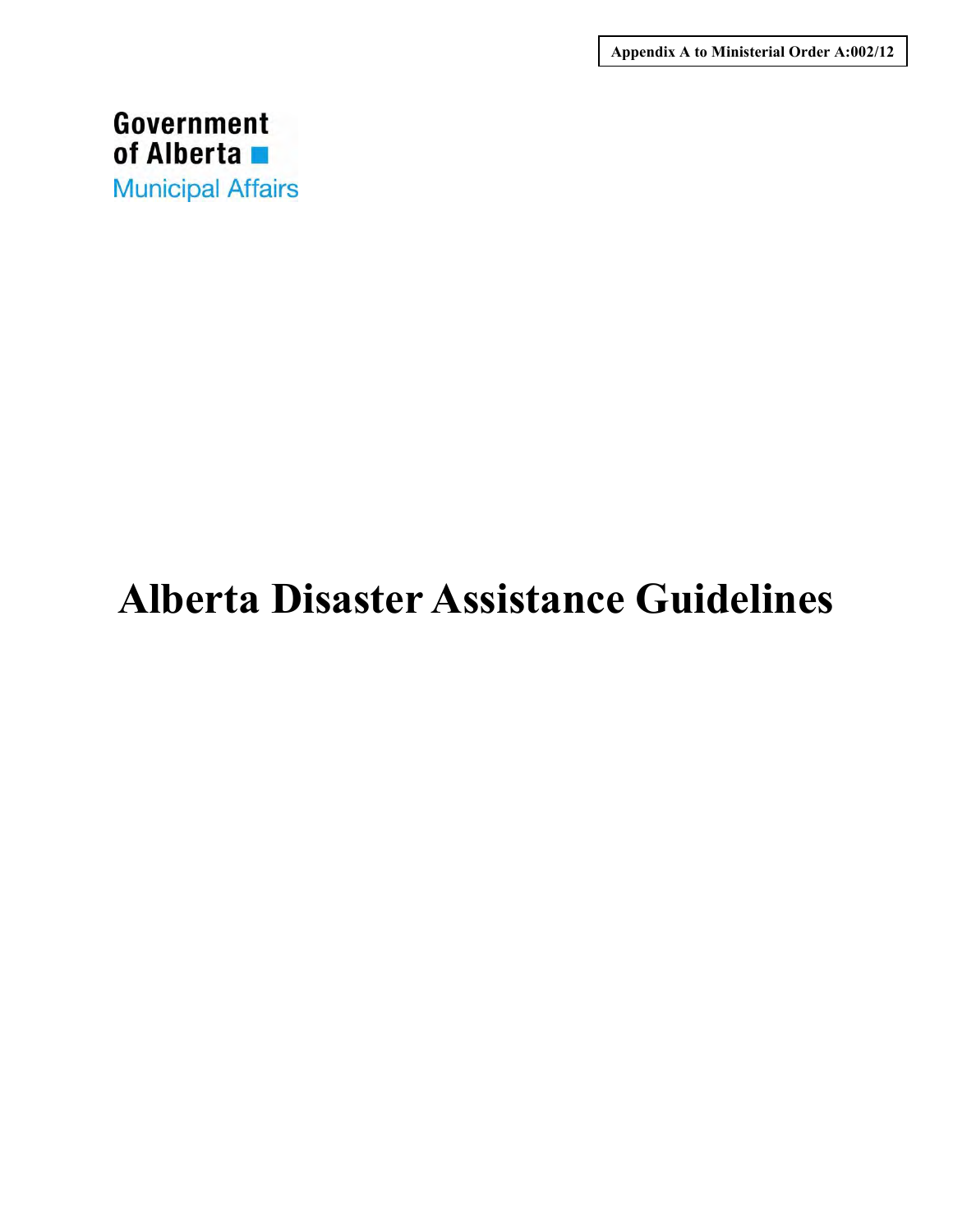### **PRODUCED BY**

Alberta Emergency Management Agency 14515 – 122 Avenue Edmonton, Alberta, Canada, T5L 2W4 Phone: 780-422-9000 or toll free at 310-000, then 780-422-9000 Website: [www.aema.alberta.ca](http://www.aema.alberta.ca/)

These Guidelines are available on CD-ROM and electronic format by contacting the Alberta Emergency Management Agency at 780-422-9000.

Copyright © 2012, the Crown in the Right of Alberta, as represented by the Minister of Municipal Affairs, Ministry of Municipal Affairs, Alberta Emergency Management Agency, 14515 – 122 Avenue, Edmonton, Alberta, Canada, T5L 2W4.

All Rights reserved. Permission is hereby given by the copyright owner for any person to reproduce this document or any part thereof, for educational purposes and on a non-profit basis.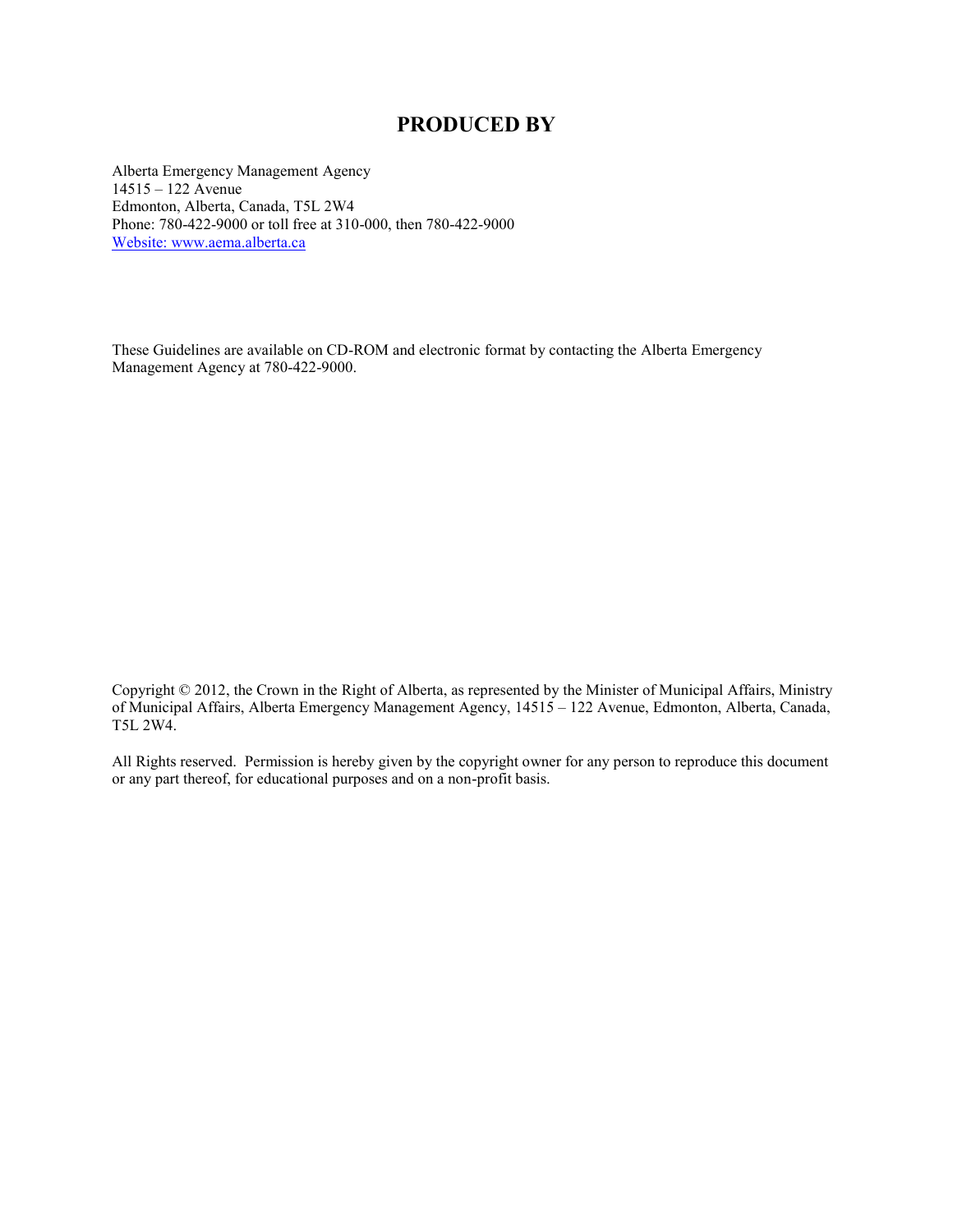# **RECORD OF AMENDMENTS**

| <b>Amendment Number</b> | Date Amended | Amended By (please print) | <b>Initials</b> |
|-------------------------|--------------|---------------------------|-----------------|
|                         |              |                           |                 |
|                         |              |                           |                 |
|                         |              |                           |                 |
|                         |              |                           |                 |
|                         |              |                           |                 |
|                         |              |                           |                 |
|                         |              |                           |                 |
|                         |              |                           |                 |
|                         |              |                           |                 |
|                         |              |                           |                 |
|                         |              |                           |                 |
|                         |              |                           |                 |
|                         |              |                           |                 |
|                         |              |                           |                 |
|                         |              |                           |                 |
|                         |              |                           |                 |
|                         |              |                           |                 |
|                         |              |                           |                 |
|                         |              |                           |                 |
|                         |              |                           |                 |
|                         |              |                           |                 |
|                         |              |                           |                 |
|                         |              |                           |                 |
|                         |              |                           |                 |
|                         |              |                           |                 |
|                         |              |                           |                 |
|                         |              |                           |                 |
|                         |              |                           |                 |
|                         |              |                           |                 |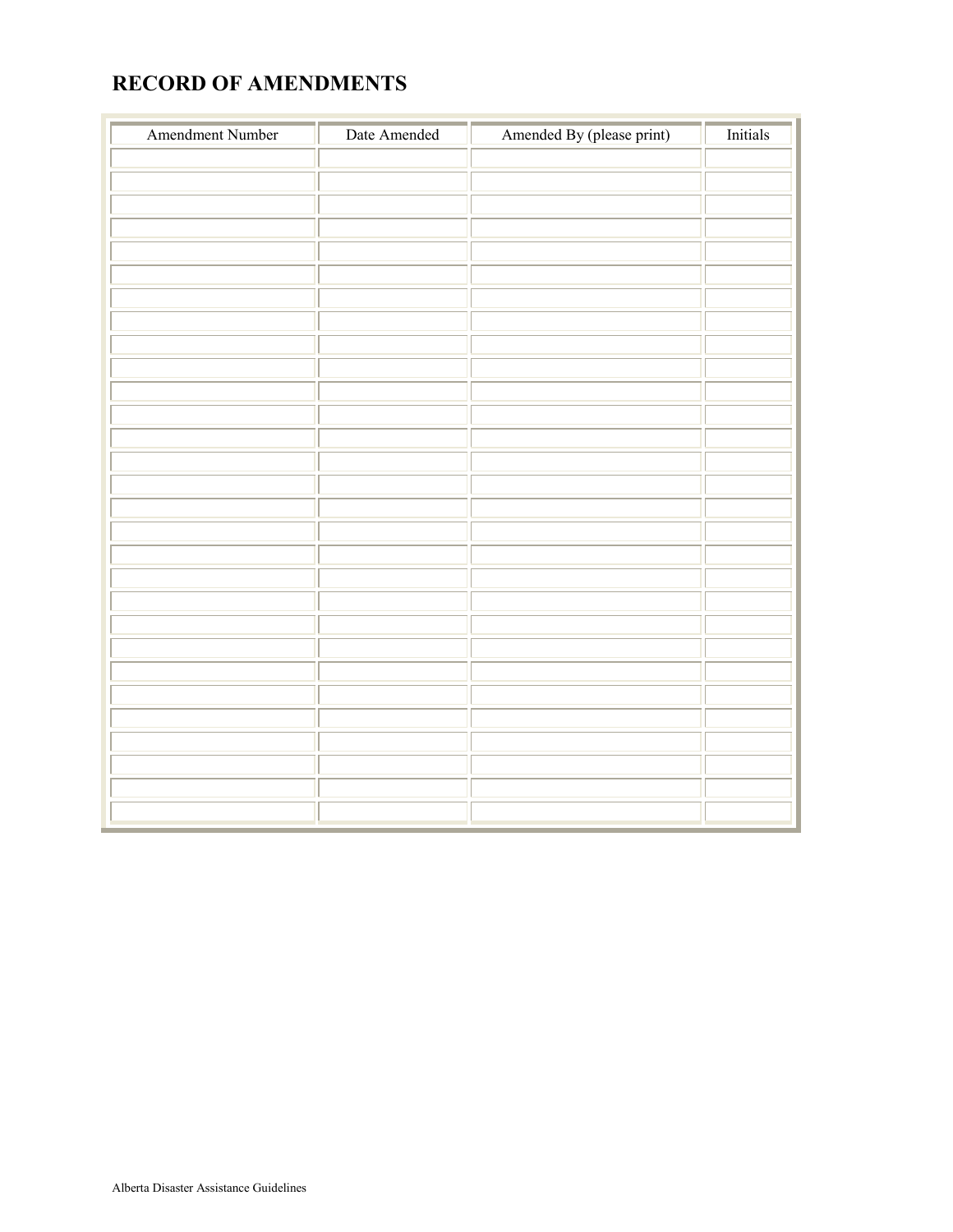# **ALBERTA DISASTER ASSISTANCE GUIDELINES**

In the event of a disaster, the Government of Alberta (GoA) can provide financial assistance to individuals, small businesses (including farming operations), not-for-profit organizations (including notfor-profit cooperatives), municipalities and government departments through a Disaster Recovery Program (DRP) administered by the Alberta Emergency Management Agency (AEMA).

The Alberta Disaster Assistance Guidelines have been developed by the AEMA in collaboration with provincial departments and agencies, as well as federal and non-government partners. The Guidelines support the administration of the province's DRP, which is designed, developed and delivered to provide financial assistance for uninsurable loss and damage caused by disasters and emergencies. These guidelines are intended to assist and guide the AEMA in the development, delivery and administration of DRPs. The *Emergency Management Act* and the Government Emergency Management Regulation confirm the AEMA as the coordinating agency for all DRPs.

These Alberta Disaster Assistance Guidelines come into effect upon the signing of Ministerial Order No. A:002/12.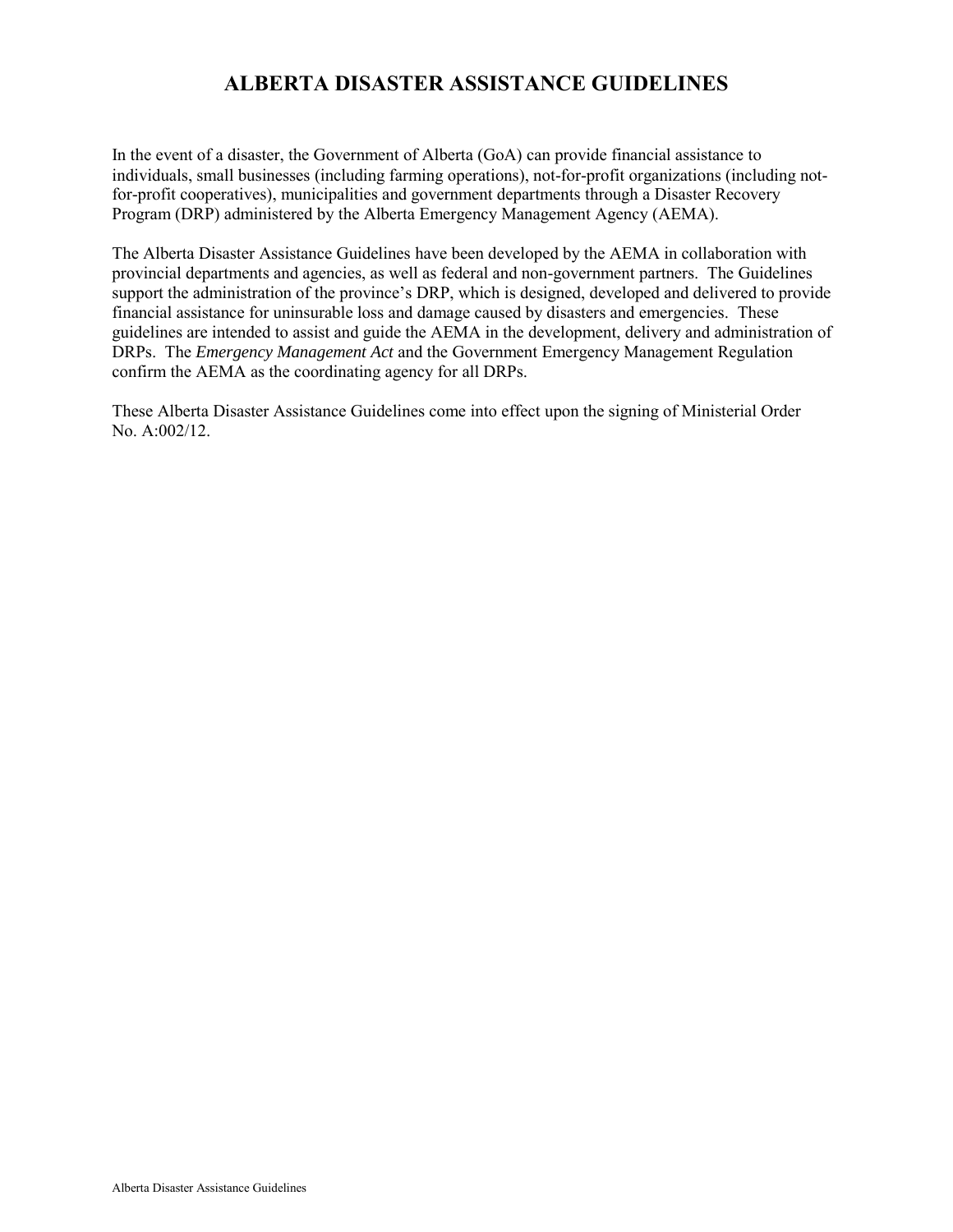### **Table of Contents**

| 11         |  |
|------------|--|
| 12         |  |
| 1.3        |  |
| 1.4        |  |
| 1.5        |  |
| 1.6        |  |
|            |  |
|            |  |
| 2.1<br>2.2 |  |
| 2.3        |  |
| 2.4        |  |
| 2.5        |  |
| 2.6        |  |
| 2.7        |  |
| 2.8        |  |
| 2.9        |  |
| 2.10       |  |
| 2.11       |  |
|            |  |
|            |  |
| 3.1        |  |
| 3.2        |  |
| 33         |  |
| 3.4        |  |
| 3.5        |  |
| 3.6        |  |
| 3.7        |  |
|            |  |
| 4.1        |  |
| 4.2        |  |
| 4.3        |  |
| 4.4        |  |
| 4.5        |  |
| 4.6        |  |
|            |  |
| 5.1        |  |
| 5.2        |  |
| 5.3        |  |
| 5.4        |  |
| 5.5        |  |
| 5.6        |  |
| 5.7        |  |
|            |  |
|            |  |
|            |  |
|            |  |
|            |  |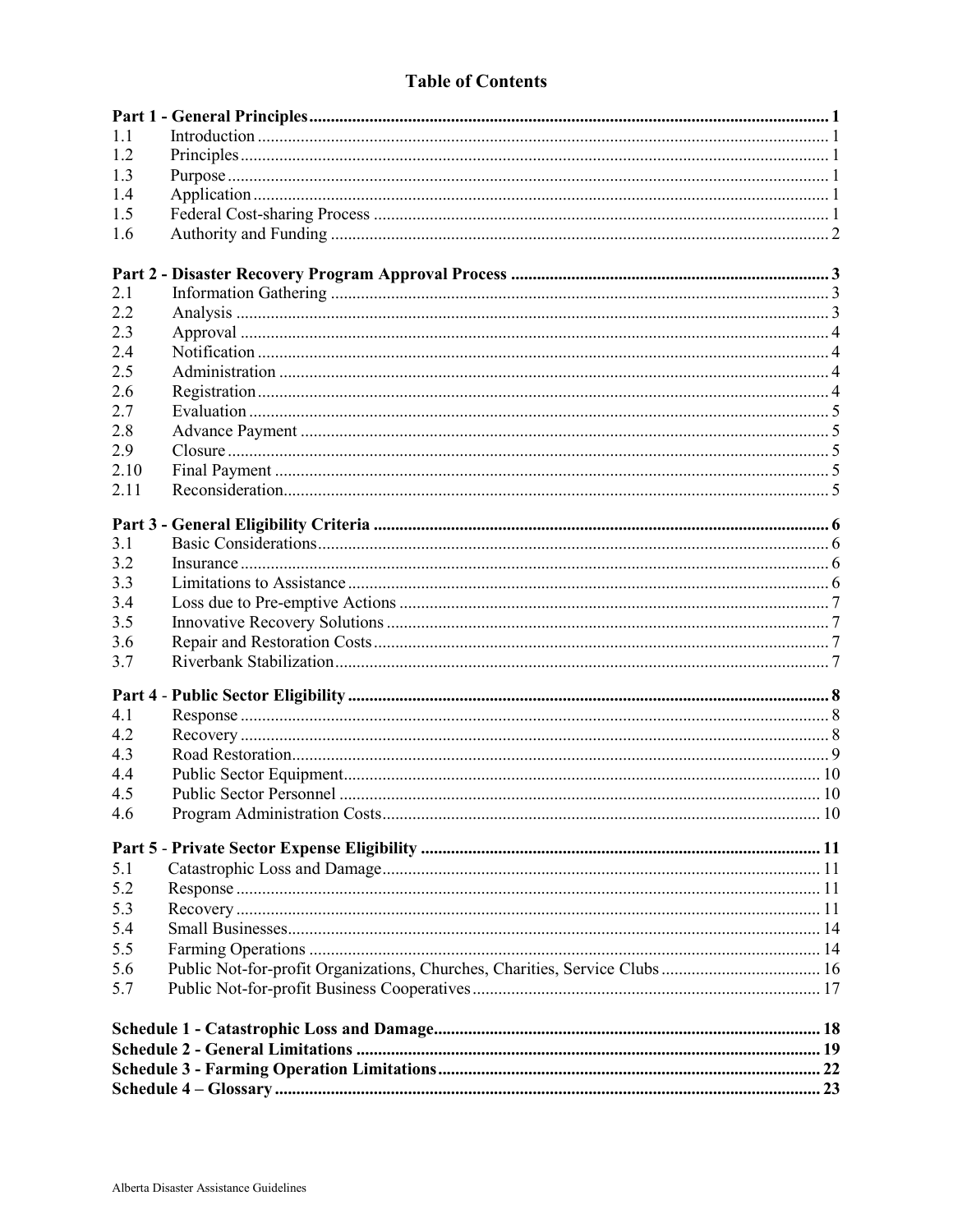# **Part 1 – General Principles**

#### **1.1 Introduction**

The Alberta Emergency Management Agency (AEMA) has developed the Alberta Disaster Assistance Guidelines (the Guidelines) for the administration of the province's Disaster Recovery Program (DRP). This program is designed, developed and delivered to provide financial assistance to individuals, small businesses (including farming operations), not-for-profit organizations (including not-for-profit cooperatives), municipalities and government departments for uninsurable loss and damage caused by emergencies and disasters.

#### **1.2 Principles**

- 1.2.1 DRPs are intended to assist in:
	- Providing or reinstating the basic essentials of life to individuals, including financial  $\bullet$ assistance to help repair and restore damaged homes;
	- Re-establishing or maintaining the viability of small businesses and working farms; and  $\bullet$
	- Repairing, rebuilding and restoring public works and the essential community services specified in these Guidelines to their pre-disaster functional capabilities.
- 1.2.2 Only those losses and damages for which insurance was not readily and reasonably available at the time of the event are eligible for assistance. Eligible items include those considered essential to everyday life.

#### **1.3 Purpose**

The purpose of these Guidelines is to outline the terms and conditions for the administration of DRPs.

#### **1.4 Application**

DRPs are intended to address natural disasters and other emergencies resulting in extensive property damage or disruption of the delivery of essential goods and services. They do not include:

- a) Public order, civil disorder, criminal and terrorist acts, or international armed conflict; or
- b) Construction or development deficiencies that result in damages to property that have not experienced a natural disaster; or
- c) Forest, prairie, grass or wild fires, except where they pose a threat to urban and commercial developments, and then primarily for pre-emptive actions, evacuation and damaged infrastructure restoration undertaken by government authorities.

#### **1.5 Federal Cost-sharing Process**

1.5.1 The federal guidelines for the Disaster Financial Assistance Arrangements (DFAA) prescribe procedures that must be followed for the cost-sharing of DRPs. The federal guidelines stipulate that only provinces are eligible for disaster financial assistance. Federal assistance is available when Alberta's eligible expenses incurred in carrying out its own programs are above \$1 per capita of the provincial population (as estimated by Statistics Canada to exist on July  $1<sup>st</sup>$  in the calendar year of the disaster). Once the threshold is exceeded in any given event, the potential federal share of eligible expenses is determined by the following formula:

| Eligible cost sharing of provincial expenses after<br>per capita threshold met | Government of Canada share |
|--------------------------------------------------------------------------------|----------------------------|
| First \$ (per capita)                                                          | $0\%$                      |
| Next \$2 (per capita)                                                          | 50%                        |
| Next \$2 (per capita)                                                          | 75%                        |
| Remainder                                                                      | $90\%$                     |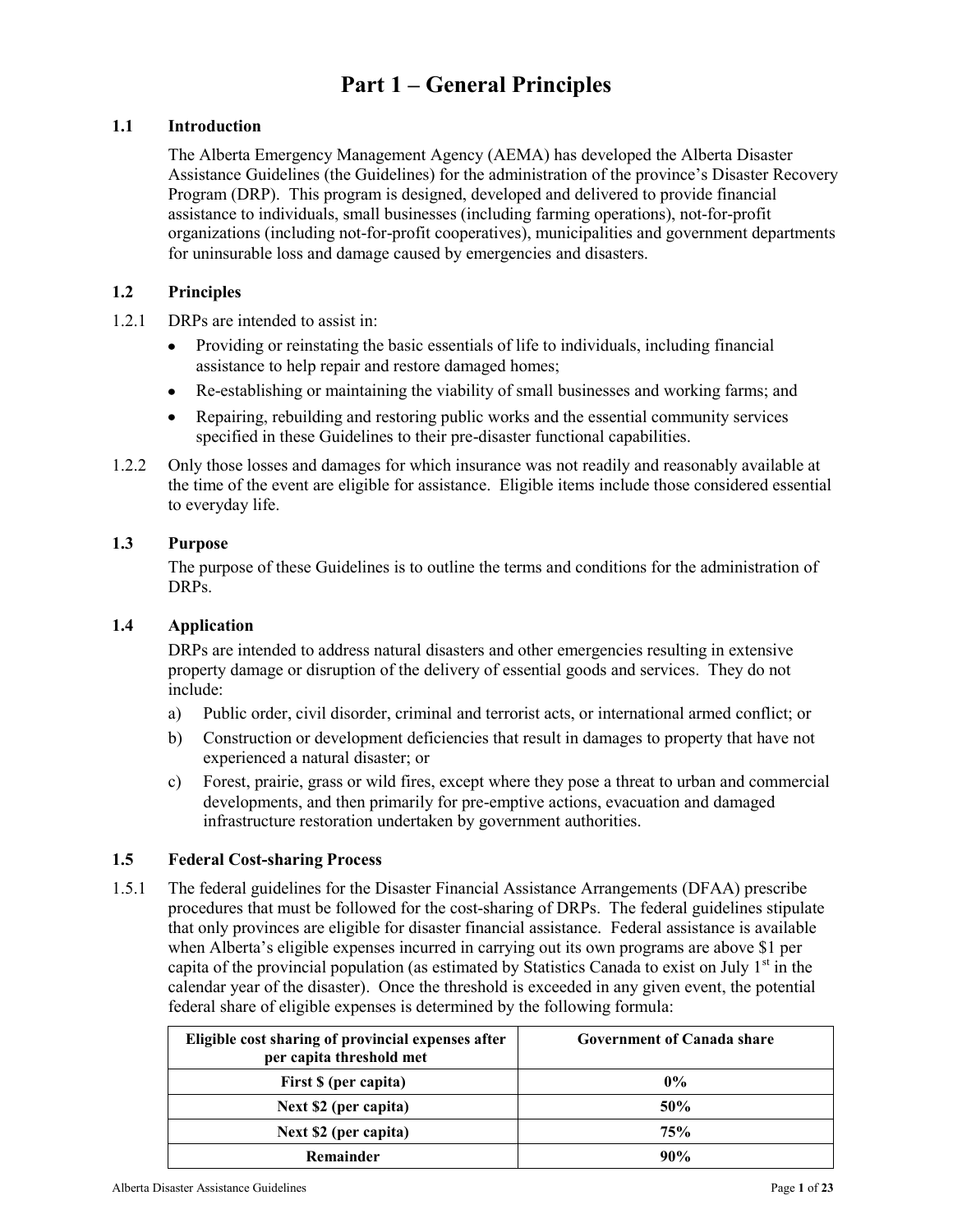- 1.5.2 Requests for financial assistance under the federal DFAA must be made by the province within six months of the end of the event. The request takes the form of a letter from the Premier to the Prime Minister of Canada or from the Minister responsible for the *Emergency Management Act* to the Minister of Public Safety Canada. The period of the disaster (including the beginning and end dates) and the geographical areas included in the DRP should be defined in the letter.
- 1.5.3 Eligibility requirements for cost-sharing, accounting and auditing processes such as provisions for advance, interim and final payments are detailed in the federal DFAA.

#### **1.6 Authority and Funding**

- 1.6.1 These Guidelines are approved by the Minister responsible for the *Emergency Management Act* (Revised Statutes of Alberta 2000 – Chapter E-6.8) and are subject to the Ministerial discretion contained in Section 10 of the Disaster Recovery Regulation (Alberta Regulation 51/1994).
- 1.6.2 The Managing Director of the AEMA is delegated the authority to amend Schedules 1 and 2 of this Guideline.
- 1.6.3 DRP funding for financial assistance will be provided by way of an Order in Council made pursuant to Section 4(2)(a) of the *Fiscal Responsibility Act*.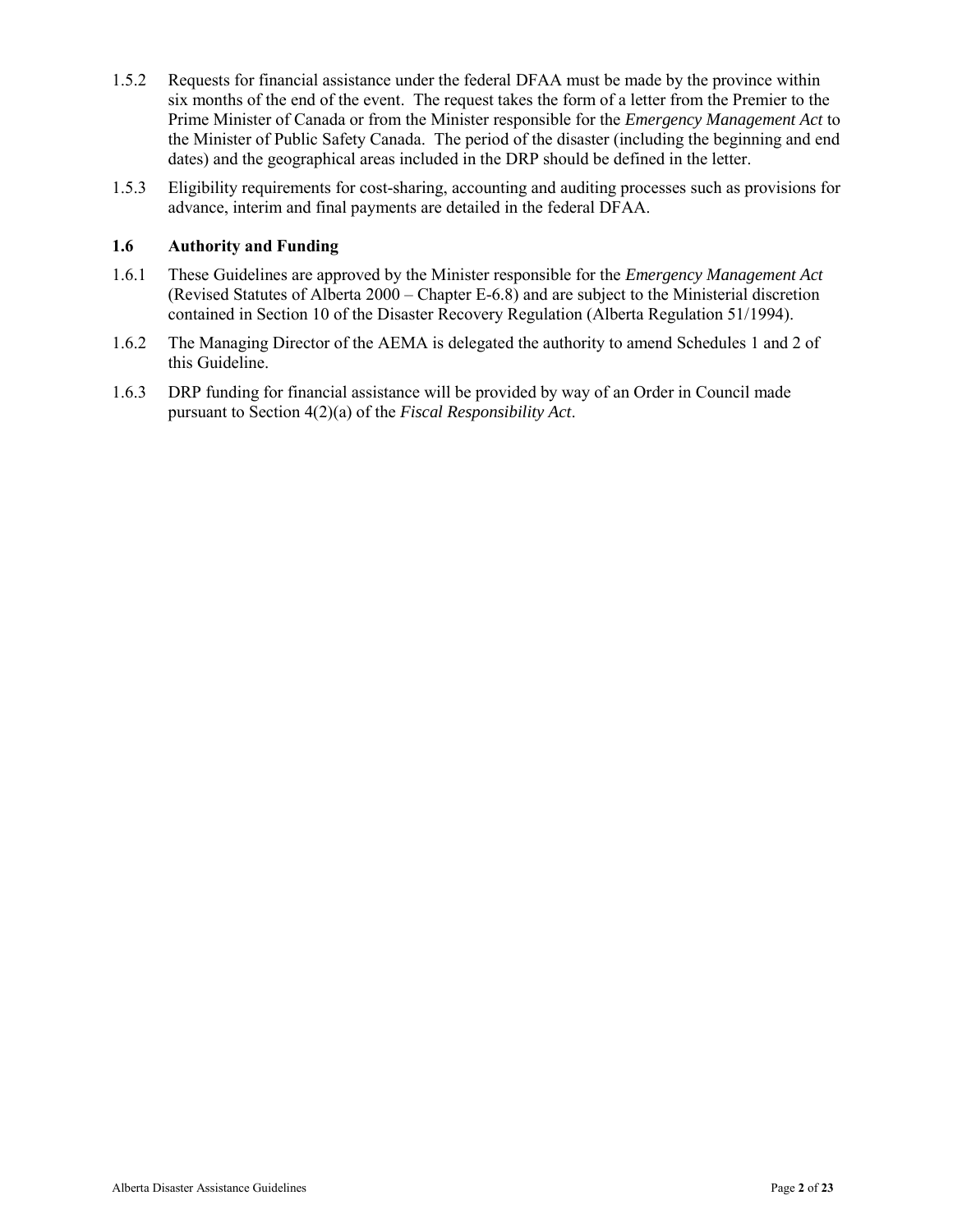## **Part 2 – Disaster Recovery Program Approval Process**

#### **2.1 Information Gathering**

- 2.1.1 When a disaster or major emergency is imminent or has actually occurred in the province, the AEMA becomes aware of the circumstances through a variety of sources. These include internal reporting mechanisms, municipalities, other government departments and the media.
- 2.1.2 Such events are monitored by the AEMA with a view to gathering sufficient information to determine the nature and extent of loss and damage, its impact and what resources/assistance may be required.
- 2.1.3 Alberta Environment and Water, and municipalities are generally the best sources of information for their respective areas. In some instances, the nature and devastation of the event will be readily apparent from media coverage at the time of occurrence.
- 2.1.4 The AEMA will provide application forms to affected municipalities for the submission of timely and accurate information about the damage in their respective areas. If a program is approved, to be eligible for response or recovery payments under Part 4 of these Guidelines, the municipality must submit its application to the AEMA within **90 days** of the event.

#### **2.2 Analysis**

- 2.2.1 As data becomes available, concentrated efforts will be made by the AEMA to assess the need for a DRP, ensuring the timely establishment of programs.
- 2.2.2 The Disaster Recovery Committee (DRC), appointed under Section 5(1) of the *Emergency Management Act,* will review information relating to the severity of the event to determine whether or not the criteria for approval of a program outlined in Section 4.1 of the Disaster Recovery Regulation have been met:
	- $\bullet$ The disaster has caused widespread damage to property; and
	- The cause of the disaster was extraordinary.  $\bullet$
- 2.2.3 An event is considered extraordinary if it meets or exceeds the equivalent of a 1 in 25 year precipitation level in an urban area; a 1 in 50 year precipitation level in a rural area; or a 1 in 100 year stream flow for watercourses. This determination will be made through analysis of precipitation, stream flow data and taking into consideration any other extenuating circumstances.
- 2.2.4 Information on the event will be reviewed by the DRC to determine whether or not the criteria outlined in Section 9 of the Disaster Recovery Regulation has been met:
	- The damages, loss or costs could have been reasonably prevented.  $\bullet$
	- Insurance for the damage, loss or costs was reasonably and readily available before the  $\bullet$ disaster or emergency occurred.
	- There is a substantial likelihood that the damage, loss or costs could be recovered through  $\bullet$ legal action.
	- $\bullet$ The full amount of the damage, loss or costs is available under other GoA programs.
- 2.2.5 The DRC will provide its recommendation to the Minister concerning possible approval of a DRP.
- 2.2.6 If circumstances do not allow for the DRC to review the severity of an event, the Managing Director of AEMA may provide their recommendation directly to the Minister.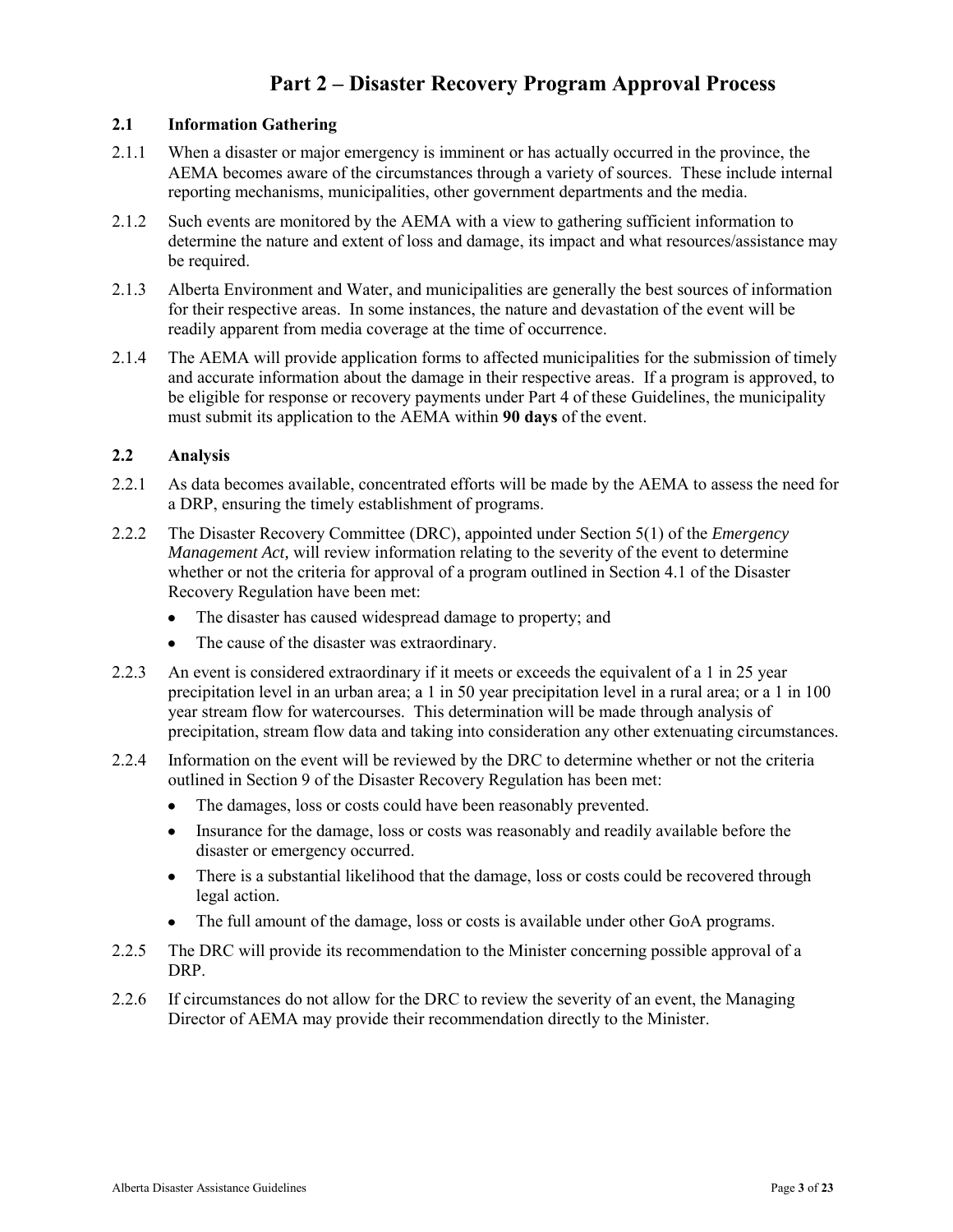#### **2.3 Approval**

- 2.3.1 Pursuant to Section 4(1) of the Disaster Recovery Regulation, the Minister responsible for the *Emergency Management Act* may approve a DRP, if the Minister is satisfied that the disaster has caused widespread damage to property, and the cause of the disaster was extraordinary.
- 2.3.2 If the Minister approves a DRP, the Managing Director will administer the program in accordance with these Guidelines.
- 2.3.3 Required funding for a DRP must be approved by Treasury Board prior to the requirement to declare a disaster under Section 4(2)(a) of the *Fiscal Responsibility Act* is carried out. These steps must be initiated by AEMA as soon as possible to ensure a timely response to an event.

#### **2.4 Notification**

- 2.4.1 Program Approval
	- 2.4.1.1 Once a DRP is approved, the AEMA will notify municipal applicants.
	- 2.4.1.2 Notification may include issuance of a province-wide news release, advertising on a regional or local basis using broadcast and newspaper media, and direct contact particularly with municipalities and other government departments.
	- 2.4.1.3 The wording of the notification should include a concise description of the program, the precise geographic area it covers and, if appropriate, instructions regarding the registration process.
- 2.4.2 Application Closure
	- 2.4.2.1 Notification of the application closure date for municipal applicants will be made no less than 28 days prior to the actual deadline date.
	- 2.4.2.2 Notification may include issuance of a province-wide news release, advertising on a regional or local basis using broadcast and newspaper media, and direct contact particularly with municipalities and other government departments.
	- 2.4.2.3 The wording of the notification should include a concise description of the program, the precise geographic area it covers and, if appropriate, instructions regarding the registration process.

#### **2.5 Administration**

The AEMA, under the direction of its Managing Director, is responsible for administering DRPs on behalf of the GoA. This includes designing and delivering the programs, and facilitating and ensuring that appropriate resources are available so that program delivery is carried out in an effective and timely manner.

#### **2.6 Registration**

- 2.6.1 The registration process will facilitate the completion of signed documentation by individuals, small businesses (including farming operations) and not-for-profit organizations that are making an application under the program.
- 2.6.2 The AEMA staff will facilitate the process for municipalities and other government departments to provide information about losses and damage to infrastructure, as well as emergency operations costs incurred as a direct result of responding to the disaster or emergency.
- 2.6.3 When registration offices are opened, representatives from the municipalities involved, as well as subject matter experts that are knowledgeable about eligibility requirements of the program, will be included whenever possible.
- 2.6.4 Registration offices will be strategically located to ensure that residents are provided convenient access wherever possible.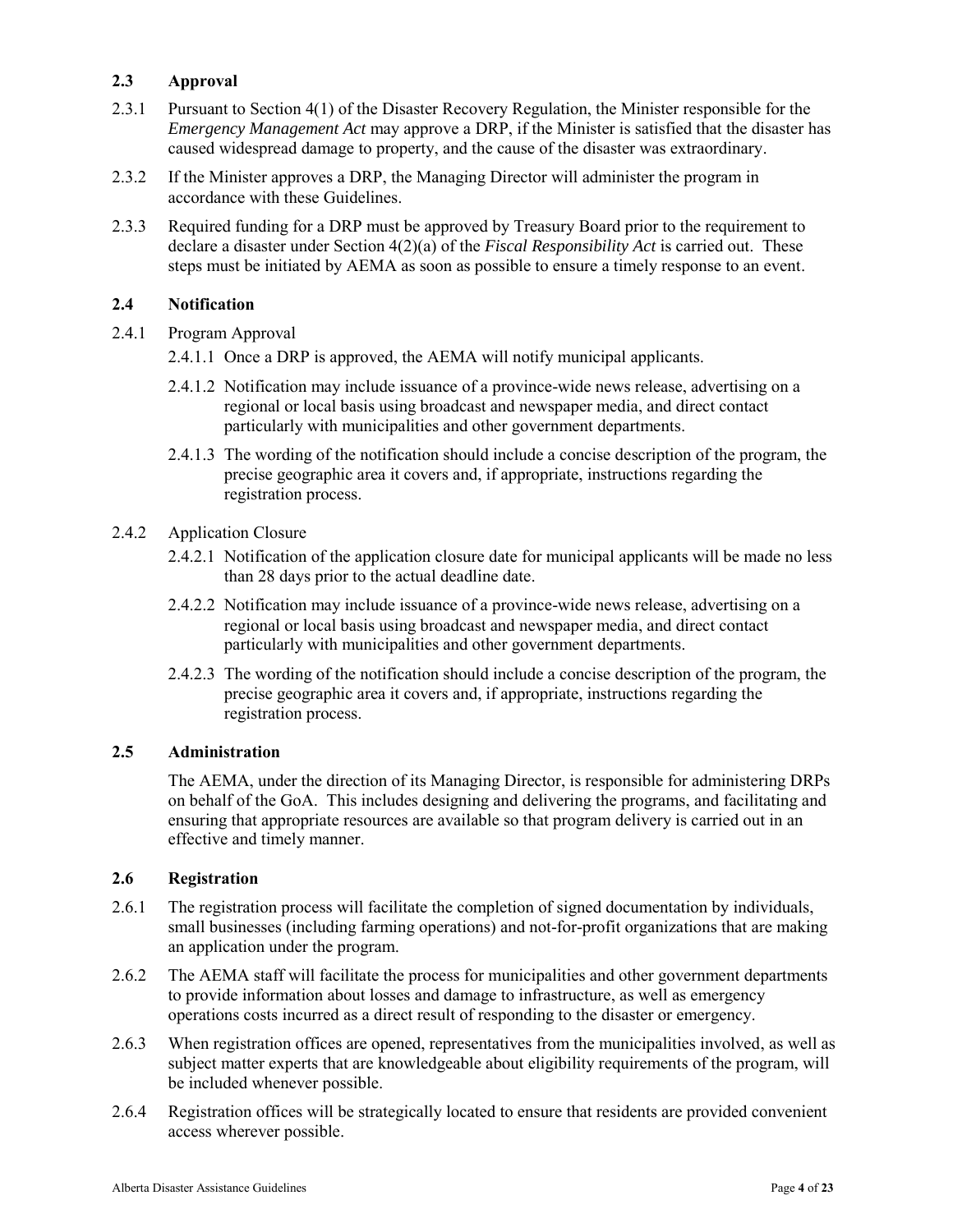2.6.5 Applications for assistance will be accepted from residents, tenants and small businesses (including farming operations and institutions) for a period of **90 days** from the date of program approval (date the Order in Council is approved). Any applications received after the 90 day application period will not be eligible for assistance.

#### **2.7 Evaluation**

- 2.7.1 The evaluation of loss and damage will be facilitated by the AEMA.
- 2.7.2 When evaluation specialists are required, suitably qualified personnel will be used.
- 2.7.3 Financial assistance will be based on evaluation calculations related to the pre-disaster functional condition of the lost or damaged property. If the magnitude of the program suggests the province might be eligible for federal cost sharing, the AEMA will ensure with the Regional Director of Public Safety Canada is initiated and maintained throughout the course of program delivery to ensure resolution of any cost-sharing issues that might surface.

#### **2.8 Advance Payment**

A municipality may request, in writing, an advance payment to address early requirements. These requests should contain supporting documentation, including actual interim expenditures and projected estimates. The total amount of the initial advance payment will not exceed 50 per cent of the total estimate of damages and emergency operations costs, as determined by the AEMA.

#### **2.9 Closure**

- 2.9.1 A limit of five years from program approval is in effect for completion of repairs and the submission of documentation to support applications for assistance for a residence, small business or institution.
- 2.9.2 A limit of five years from program approval is in effect for completion of projects and the submission of documentation to support an application for assistance from a municipality or government department.
- 2.9.3 A municipality or government department may request an extension from the Managing Director of AEMA, accompanied by the rationale for the extension and related statements of outstanding amounts and issues.
- 2.9.4 All outstanding claims from municipalities and government departments may be subject to program closure if a request is not received by the Managing Director of AEMA within the five-year time limit.

#### **2.10 Final Payment**

2.10.1 Once a DRP is officially closed, no additional requests for assistance will be considered. Final payment will be made based on receipt and review of all documents submitted by the applicant prior to the program closure.

#### **2.11 Reconsideration**

- 2.11.1 From time to time, issues may arise between applicants and the AEMA. Every reasonable effort will be made to resolve such issues at the most appropriate level within AEMA.
- 2.11.2 The Managing Director of AEMA is the final arbiter on behalf of the GoA.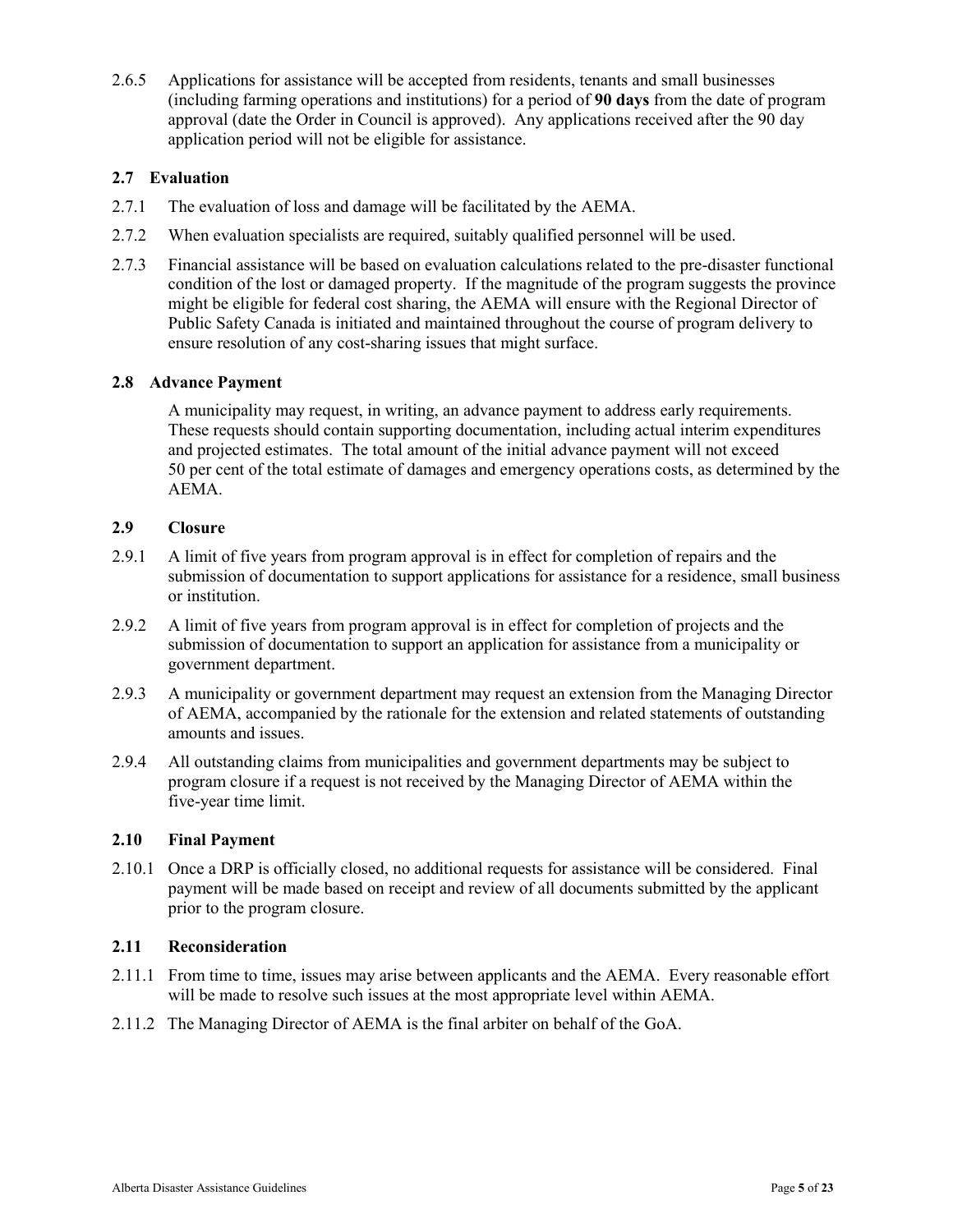# **Part 3 - General Eligibility Criteria**

#### **3.1 Basic Considerations**

- 3.1.1 Payments made to applicants by insurance companies or through legal actions or financial assistance from other sources will not be duplicated by DRP assistance.
- 3.1.2 Contributions from recognized non-governmental organizations or those resulting from a special disaster-related fundraising drive can be used to support the cost of loss or damage that is ineligible under a DRP. If such contributions are used to support eligible expenditures, the contributions will be subtracted from the financial assistance for which the applicant would otherwise be eligible.
- 3.1.3 Private Sector refers to residences, small businesses (including farming operations) and not-forprofit organizations (including not-for-profit cooperatives).
- 3.1.4 Public Sector refers to municipalities and provincial government departments.

#### **3.2 Insurance**

- 3.2.1 Costs of restoring or replacing items that were insured or are insurable are generally not eligible.
- 3.2.2 Insurable means that insurance coverage for a specific hazard was available in the affected area at a reasonable cost prior to the event. Reasonable cost and availability will be determined by the AEMA. Where appropriate, the determination may be discussed with the Regional Director of Public Safety Canada, with a view to determining eligibility for cost-sharing under the federal DFAA.
- 3.2.3 Where insurance is not considered to be readily and reasonably available, but an applicant has obtained coverage and it can be clearly demonstrated that the applicant is worse off as a result of that decision, the applicant may be reimbursed for the difference of what the insurer paid as opposed to the greater eligible amount that would have been paid under the DRP. This determination will be made by AEMA.
- 3.2.4 Insurable water damage including sewer back-up, which is the entry of water into the premises through sanitary or storm sewers, is generally considered ineligible for assistance. The following exceptions may apply:
	- a) Where damage is due to flooding/groundwater seepage and insurable water damage, program assistance may be available if the insurer only pays for a portion of the loss or damage. The applicant may be reimbursed for the difference between what the insurer paid and the amount of eligible program funds that would have been paid for flood damage under the DRP, if insurable water damage had not occurred.
	- b) Where damage is due to both flooding/groundwater seepage and insurable water damage and the applicant does not carry water damage insurance, the applicant may be reimbursed for up to 50 per cent of the amount that would have been paid for flood damage under the DRP if the insurable water damage had not occurred.

#### **3.3 Limitations to Assistance**

- 3.3.1 The following are not eligible under DRPs:
	- a) Loss of income, wages, profits and/or revenue, loss of production or productivity, loss of opportunity, inconvenience, loss of asset or market value or market share and/or reduction of yield (e.g., crops, livestock or wood).
	- b) Losses or damages that are an ordinary or normal risk of a trade, calling or enterprise.
	- c) Legal and other costs associated with the settlements of estates of people killed in the course of a disaster.
	- d) Punitive damage awards by courts or out-of-court settlements.
	- e) Assistance to businesses other than small businesses as defined in these Guidelines.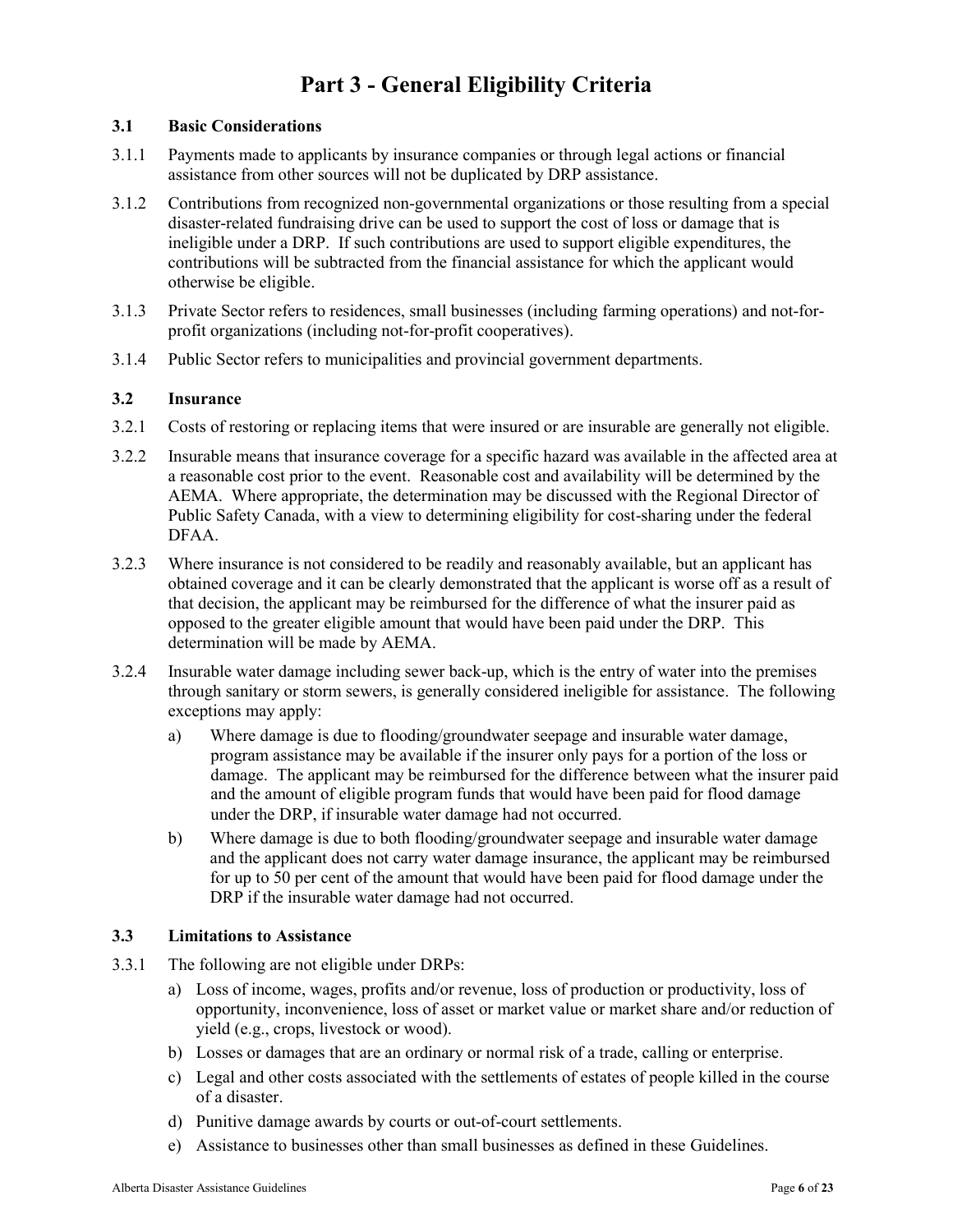- f) Financial assistance given to individuals, households, small businesses (including farming operations) and public infrastructure, physically located outside of the affected area.
- g) Interest on loans obtained for bridge financing or on late payments.

#### **3.4 Loss due to Pre-emptive Action**

- 3.4.1 In circumstances where danger to life, property and/or the environment was imminent and where instructions or orders were given by appropriate public authorities, costs for pre-emptive action may be eligible. This includes incremental public sector costs and significant out-of-pocket private sector costs that merit support; however, members of the public and private sectors are expected to take reasonable measures and absorb reasonable related costs to protect themselves and their property. Examples of eligible expenses include material costs of sandbagging in the event of a flood and measures taken to protect life and property when a forest fire threatens an urban area.
- 3.4.2 Pre-emptive measures taken by the private sector in the immediate pre-disaster period are not eligible, if for any reason a DRP is not approved.

#### **3.5 Innovative Recovery Solutions**

3.5.1 Any disaster recovery solution that reduces or prevents recurrence of damages up to an equivalent of the cost of repairing or replacing actual damaged facilities, will be considered for eligibility. Such solutions may include relocation to less disaster-prone areas, or buy-out and permanent removal of structures on vulnerable properties.

If it is of equal cost or less costly to implement a solution that would prevent recurrence of similar damages, such a solution may be considered eligible.

#### **3.6 Repair and Restoration Costs**

- 3.6.1 The actual costs required for repairing or restoring an item or facility to its immediate pre-disaster functional condition will be the *maximum* amount eligible as determined by the AEMA.
- 3.6.2 Proof of damage rather than proof of repair is generally the basis for evaluation of residential and individual loss and damage, such as contents and non-structural house damages.
- 3.6.3 Proof of repair is required for all public sector applications and private sector applications from small businesses, not-for-profit organizations and some residential applicants. Proof of repair is required for residential loss and damage to essential utilities, equipment or structural components.
- 3.6.4 In the case of permanent repairs or replacement to better than pre-disaster functional condition, the amount eligible may be no greater than the amount required for restoration, repair or replacement to the immediate pre-disaster functional condition as estimated by a technical authority acceptable to the AEMA. For example, in a situation where a single-lane bridge is destroyed, its replacement cost can be established and applied to the cost of replacing it with a two-lane bridge.
- 3.6.5 Additional repair or replacement costs required to meet current federal, provincial and municipal codes and standards for construction, access, fire and occupational safety are eligible.

#### **3.7 Riverbank Stabilization**

- 3.7.1 Repair and restoration of previously existing, constructed riverbank stabilization works (e.g., wooden bulwarks, rock gabions, placed-boulder embankments, rip-rap and similar protection works, revetments or concrete walls) are eligible.
- 3.7.2 Losses of private sector land due to erosion or channel course changes are not generally eligible for assistance. Erosion along water courses is ongoing. Although failure can be triggered by a specific natural event, it is usually a long-term degenerative process.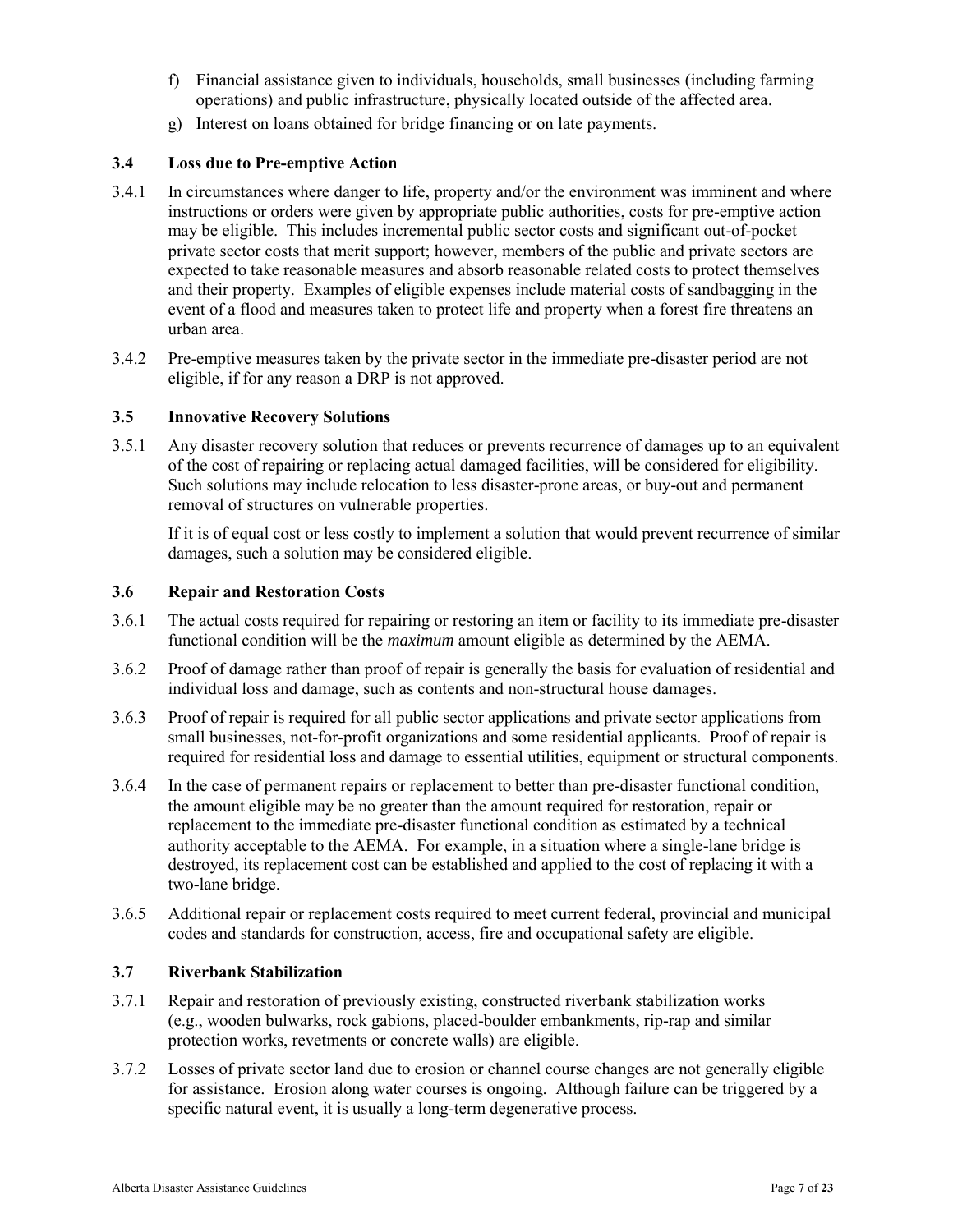# **Part 4 - Public Sector Eligibility**

In addition to the general eligibility considerations, the following criteria apply to the public sector.

#### **4.1 Response**

- 4.1.1 Response expenditures from the onset of the event to six months after its end are generally eligible. Exceptions to the time limit may be considered, on a case-by-case basis (e.g., if seasonal or other unavoidable delays extend damage assessment and stabilization operations beyond this period).
- 4.1.2. Eligible response costs may include:
	- a) Delivery of emergency services to the affected population, including temporary relocation, shelter, food, potable water, clothing, rescue and transportation, and related social and inquiry services:
	- b) Incremental costs of providing emergency medical care, treatment and evacuation, and return of casualties following a disaster;
	- c) Incremental costs incurred to provide essential services, equipment, material and labour required to sustain the operability of public infrastructure;
	- d) Incremental costs to provide short-term security measures in the affected area;
	- e) Incremental costs to assess the safety of structures, including assessment of houses by a structural engineer;
	- f) Short-term costs for setting-up and operating emergency operations centres, including the rental cost of temporary telecommunications equipment, facilities and services;
	- g) Expenses and stipend payments associated with the use of volunteers registered with a recognized response agency in the response and initial recovery phases;
	- h) Registration of displaced people (such as is done by recognized non-government organizations);
	- i) Provision of mental and physical health counseling services to those affected by the disaster or its response. Such services include post-disaster critical incident stress management, counseling and other immediate post-incident psychological and health interventions;
	- j) Provision of financial counseling services to those affected by the disaster or its response; and
	- k) Costs associated with making public access and exit routes previously designated by the province or municipality safe.
- 4.1.3 The following response costs are not generally eligible:
	- a) Regular salaries and wages;
	- b) Normal operating expenses, including maintenance budgets of those involved in the response, including municipal and provincial government departments and agencies;
	- c) Emergency service costs related to routine incident management functions, as opposed to incremental costs of responding to broader disaster consequences;
	- d) Medical services delivered through the normal health infrastructure and resources (e.g., hospitals, clinics, ambulance services and its regular staff complements); or
	- e) Long-term (over six months) health protection and treatment.

#### **4.2 Recovery**

4.2.1 Recovery expenditures from the onset of the event to the program closure are generally eligible. Exceptions to the time limit may be considered, on a case-by-case basis (e.g., if seasonal, regulatory or other unavoidable delays extend damage assessment and stabilization operations beyond this period).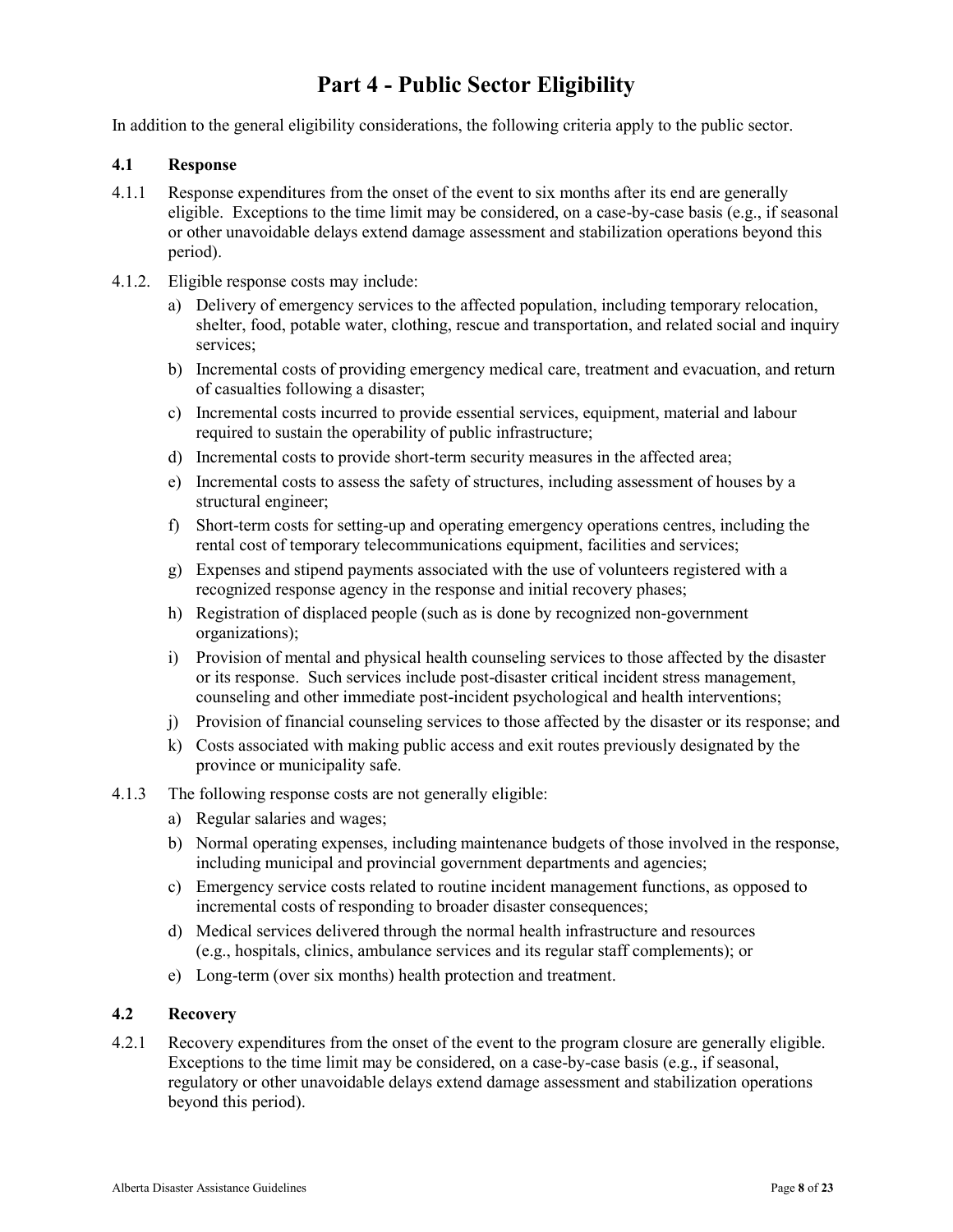- 4.2.2 Eligible recovery costs may include:
	- a) Repairs or replacement to pre-disaster functional condition of GoA and municipal infrastructure and related equipment (see 4.3 for eligible road restoration costs);
	- b) Restoration of, replacement of, or repairs to infrastructure directly related to the provision, distribution and treatment of potable water and sanitary sewage disposal;
	- c) Costs of appraising and estimating damage, if they are additional to the work carried out by regular employees and occur within the immediate post-disaster period;
	- d) The engagement of third parties for damage assessment and recovery cost appraisal with related professional service costs;
	- e) Clearance of debris, wreckage and major silting caused by the disaster from channels of rivers and streams, intake and outlet points of sewer and storm drains, and water supply reservoirs where such blockages have the potential to significantly worsen the effects of the disaster. This does not include mitigation "scalping" of gravel beds unless it can be demonstrated that there has been an unusually heavy, disaster-related deposit. The eligible amount is the net cost of removing only the disaster-related deposition as closely as can be estimated by the AEMA, to allow a community to function or to preserve navigable channels;
	- f) Making safe (including removal of trees and tree limbs) any public infrastructure and public facilities, including beaches, zoos and parks, which constitute a threat to public safety;
	- g) Rental or rental equivalent costs of machinery and equipment required to deal with the immediate effects of a disaster, including leasing and operating costs, as well as repair and restoration expenses;
	- h) Reasonable expenses for the restoration (to as close as practicable to the original state or capability) of property damaged by those authorized to take necessary actions in the course of disaster response; and
	- i) Landscaping that is an essential element of the function of a facility, such as a public recreation facility may be eligible.
- 4.2.3 The following costs are not eligible:
	- a) Costs associated with post-event inquiries, commissions or other studies;
	- b) Costs associated with decorative or ornamental landscaping;
	- c) Regular salaries and wages; or
	- d) Normal operating expenses, including maintenance budgets of those involved in the recovery, including municipal and provincial government departments and agencies.

#### **4.3 Road Restoration**

- 4.3.1 Costs associated with restoring roads, including associated guardrails, signage, signaling devices, sidewalks, bridges, tunnels, overpasses, underpasses, causeways, culverts, verges and drainage systems to their pre-disaster functional condition are eligible in the following categories:
	- a) Roads and highways that are on the inventory of, and maintained by, a provincial government department;
	- b) Roads and highways that are on the inventory of, and maintained by, a municipality;
	- c) Multiple-use, privately constructed industrial roads (e.g., forestry or mining) used by both the industry and the general public, particularly as evidenced by the province or a municipality formally undertaking to maintain such roads by agreement with the industry operators on a long-term or permanent basis (in other words, the roads are intended to survive the depletion or cessation-of-exploitation of the particular resource that they were built to access); and
	- d) The clearance of debris, such as fallen trees and utility poles from a road right-of-way, will be eligible to the extent that the debris causes a direct impediment or potential hazard to those using the actual road surface, shoulder and adjacent paved or gravel pedestrian public pathways.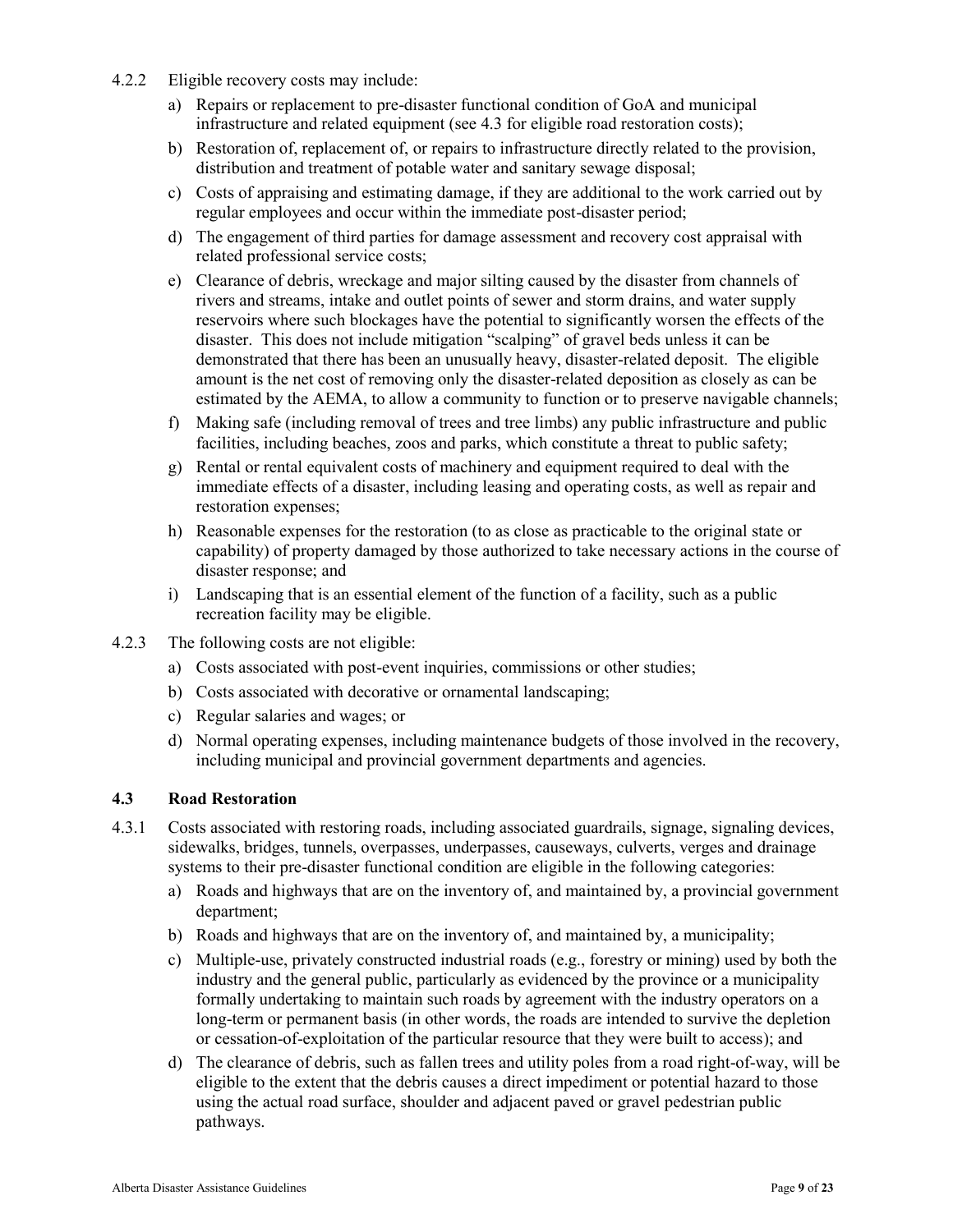#### **4.4 Public Sector Equipment**

- 4.4.1 Provincial, municipal or other public authorities may use their own equipment and resources to the extent practical prior to contracting outside resources.
- 4.4.2 Public equipment costs may be claimed at 50 per cent of the current heavy equipment rental rate in the province for heavy equipment, plus the actual operator's wages and benefits, for all hours of emergency response and recovery operations. Time sheets for the machinery and the operators must be carefully recorded to substantiate total hours of use.
- 4.4.3 Intra-governmental costs, such as those charged when the equipment of one government department or agency is used or "rented" by another, are not eligible.
- 4.4.4 Contracted intergovernmental costs (e.g., mutual aid) are generally considered eligible.
- 4.4.5 The costs for equipment that is purchased and retained is not eligible (e.g., a portable electric power generator or cell phones), unless it can be demonstrated that it is more cost effective to purchase than it would be to rent the equipment. Where an item had to be purchased because it was essential and renting it was either not possible or practical, only the difference between the original purchase price and the item's residual market value immediately after its use during the disaster is eligible (generally 50 per cent as determined by the AEMA). While the rental or temporary acquisition of informatics equipment and off-the-shelf software needed to deal with administrative and operational aspects of disaster response are considered eligible, costs to develop special software are not eligible.

#### **4.5 Public Sector Personnel**

- 4.5.1 For wage costs of operators who are public sector employees, eligible overtime wages may be determined in accordance with public employment union contracts and other employment contracts. Wages of contracted private sector operators are eligible for reimbursement.
- 4.5.2 The costs to staff positions with temporary employees (backfill) to perform the normal duties of full-time office and field staff reassigned to conduct disaster assistance surveys and assessments is eligible. Documentation must be provided specifying positions being backfilled, persons employed and actual time spent for up to a six-month period after the disaster. Hiring supplementary personnel to provide for operational response and immediate recovery activities is considered a direct incremental administrative expense and is also considered eligible for up to six months after the end of the disaster.
- 4.5.3 Costs associated with the deployment of military personnel and equipment are eligible provided that the activities undertaken are eligible.

#### **4.6 Program Administration Costs**

- 4.6.1 Administration costs may include registration, damage assessment, advice to the public, municipal counseling, application and evaluation reviews and adjustments, cheque issuing, criteria monitoring and enforcement, visibility provisions and maintenance of auditable records. Costs that are incremental to normal administration activities are eligible, including the temporary hiring of supplementary staff and the leasing of temporary facilities and equipment to support the administrative function. "Temporary" means up to 12 months in most circumstances. The AEMA may permit an extension in exceptional circumstances, where it can be demonstrated that a substantial continuing incremental administrative load continues to exist.
- 4.6.2 Incremental costs incurred for the provision of public information are eligible.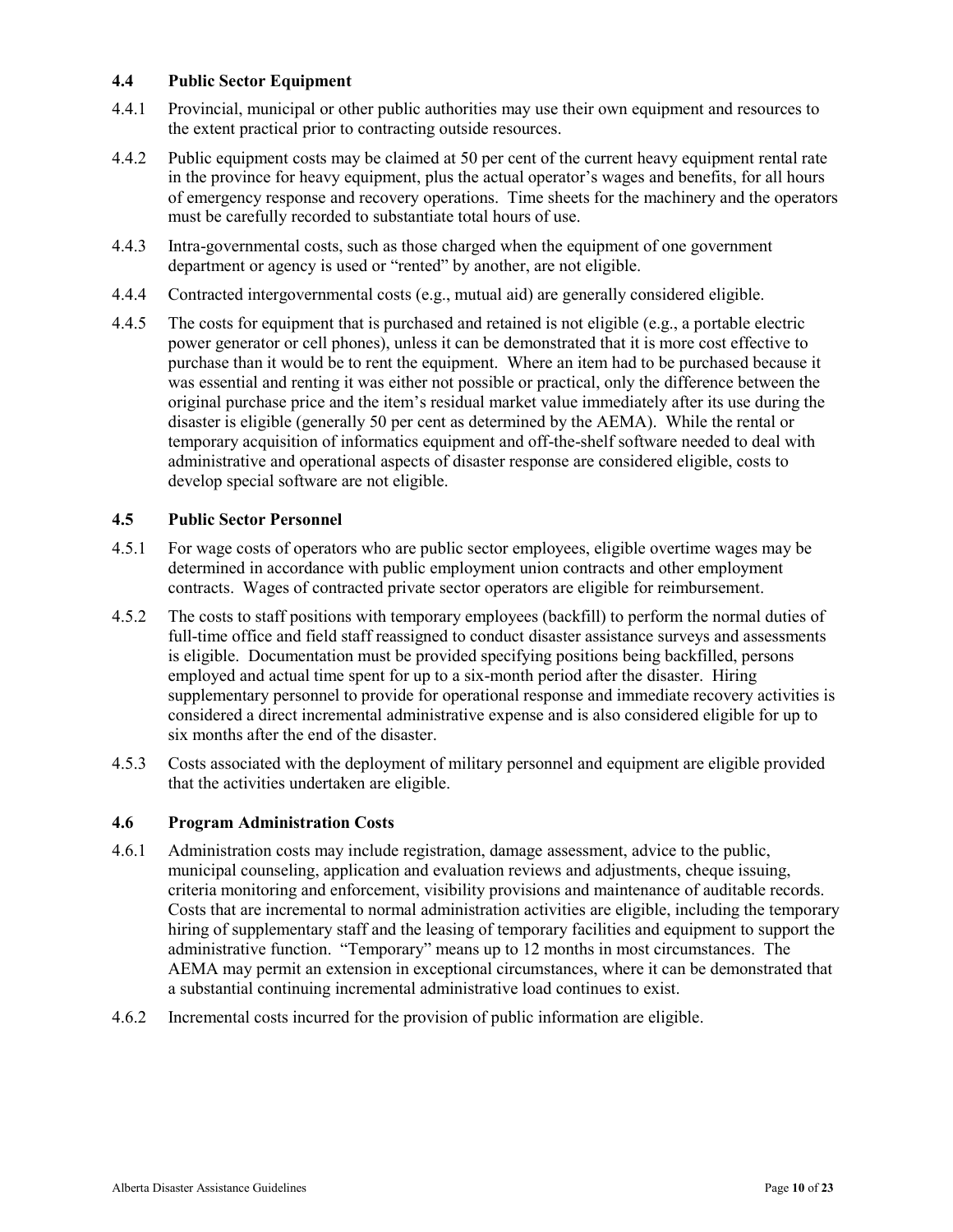# **Part 5 - Private Sector Eligibility**

In addition to the general eligibility considerations at Part 3, the following criteria apply to the private sector.

#### **5.1 Catastrophic Loss and Damage**

5.1.1 A special category of assistance may be authorized by the Minister in addition to or in conjunction with a DRP, where the loss and damage is considered to be catastrophic. Details about this type of assistance are contained in Schedule 1 (Catastrophic Loss and Damage).

#### **5.2 Response**

- 5.2.1 Eligible expenditures for individuals, small businesses (including farming operations) and notfor-profit organizations include:
	- a) Out-of-pocket costs for measures taken based on direction from the proper authorities to reduce the extent of possible damage. Such precautions may include the removal of valuable chattels and hazardous materials from the area of immediate risk, the provision of storage space, transportation and special protective measures; and
	- b) Incremental costs for shelter and feeding of affected livestock from eligible farming operations, including the provision of facilities for these purposes and transportation costs to bring livestock to market prematurely and/or to transport for protection.

#### **5.3 Recovery**

#### Residences

- 5.3.1 A principal residence is defined as follows:
	- a) A specific property that is a housing unit or a leasehold interest in a housing unit, which is ordinarily inhabited by the owner/occupant for the majority of the year.
	- b) The true, fixed and permanent home and the principal establishment to which the owner, if temporarily absent, has every intention of returning.
	- c) A housing unit generally designated as a mailing address for the family unit of the owner for such purposes as electoral lists, health records, tax rolls, credit records, bank statements, income support, pensions and other payments, utility payments, insurance (personal, residential, automobile and business) and driver's license.
	- d) Either a house, condominium, winterized cottage or a fixed-in-place (e.g., with tie down anchors and underside skirting) mobile home.
	- e) A beneficial owner situation occurs where the housing unit is the primary residence of the individual but ownership is with another party, often a family member. Rent is not paid, and the beneficial owner can show evidence that they are responsible for the house (e.g., they pay the mortgage, and/or for all repairs).
	- f) A family homestead on a farm. A family homestead situation occurs where one or more separate homes are located on a single parcel of land under the same title (owned by one property holder, usually the senior member of the family group). Family members sharing the homestead land and living in separate homes or suites on it must:
		- $\bullet$ Be related to the owner;
		- $\bullet$ Have the building they are using for their home as their principal residence generally as characterized above; and
		- Not be paying rent for the building they are using for a home to the actual landowner nor  $\bullet$ be performing the equivalent value in labour for the landowner.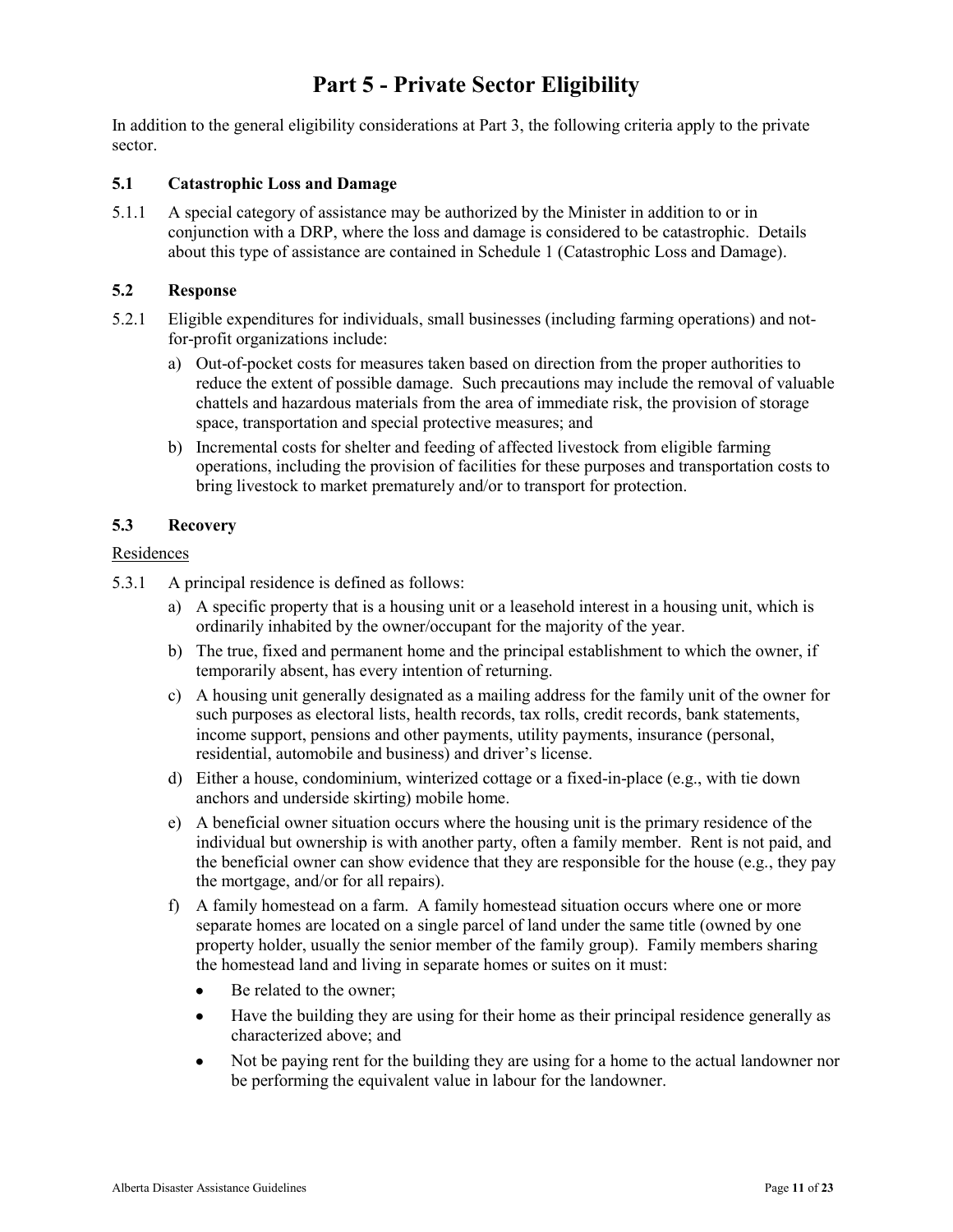- 5.3.2 Repair, restoration and replacement of condominium, strata and cooperative apartment buildings, row-type housing and similar situations where there is individual ownership of units and group ownership of common elements is eligible if they are operated on a not-for-profit basis and the majority of units are owner occupied. Treatment of the following particular aspects in the management of condominiums will pertain:
	- a) Planned allocations to establish and maintain a reasonable level of operations and maintenance reserves are not considered profit.
	- b) Individual strata/owner-occupier's unit damages are treated in the same manner as any other private residence.
	- c) The condominium/strata corporation will be considered equivalent to a cooperative with respect to the condominium's common elements and reasonable repair or replacement expenses made by the corporation (exclusive of incremental administrative fee or profit allowance).
- 5.3.3 Repair, restoration and replacement of condominium, strata and cooperative apartment buildings, row-type housing and similar situations, where there is individual ownership of units and group ownership of common elements is operated on a not-for-profit basis and the majority of units are rental properties are eligible if the majority of the owners of the rental properties meet the small business criteria.
- 5.3.4 For-profit rental accommodation is only eligible where the criteria for small businesses are met. However, a tenant living in a rental accommodation is eligible with respect to those contents which they own.
- 5.3.5 Driveways are defined as a primary vehicle path from a public roadway to a private or a public building or parking area. Driveway repairs for access or safety are eligible as part of the application of the property owner.
- 5.3.6 The following residence repair expenses are not eligible:
	- a) Assistance provided to repair or replace secondary residences or recreational property.
	- b) Costs of repairing roads whose sole purpose is to provide access to or within private recreational areas unless any such area is owned and operated as an eligible small business.
	- c) Repairs to seasonal trails, informal dirt paths or tracks and trails such as snowmobile trails and cross-country ski trails unless they are part of a property that is owned and operated as an eligible small business.
- 5.3.7 Costs related to unoccupied homes under construction (involving individuals building homes into which they were planning to move upon completion) are treated as follows:
	- a) Where both the home being lived in and the one under construction are damaged or destroyed, financial assistance to the individual for only one will be eligible.
	- b) Where only the home under construction has been damaged, the individual has not lost his or her principal residence and therefore financial assistance for damage to the dwelling under construction is not eligible.
- 5.3.8 Private landscaping is not eligible unless a previously established municipal bylaw requires residential properties to meet certain landscaping standards, such as the sodding of lawns.
- 5.3.9 Costs of repairs to fences on private, non-farm property are not eligible except where required for safety, or where required by a municipal bylaw, code or standard. In such cases, only the cost of the minimum acceptable amount and quality of fencing will be eligible.
- 5.3.10 The cost of replacing an individual's or family's canned goods and refrigerated foodstuffs are not eligible.
- 5.3.11 The costs of repairing or replacing personal vehicles lost or damaged in a disaster are not eligible.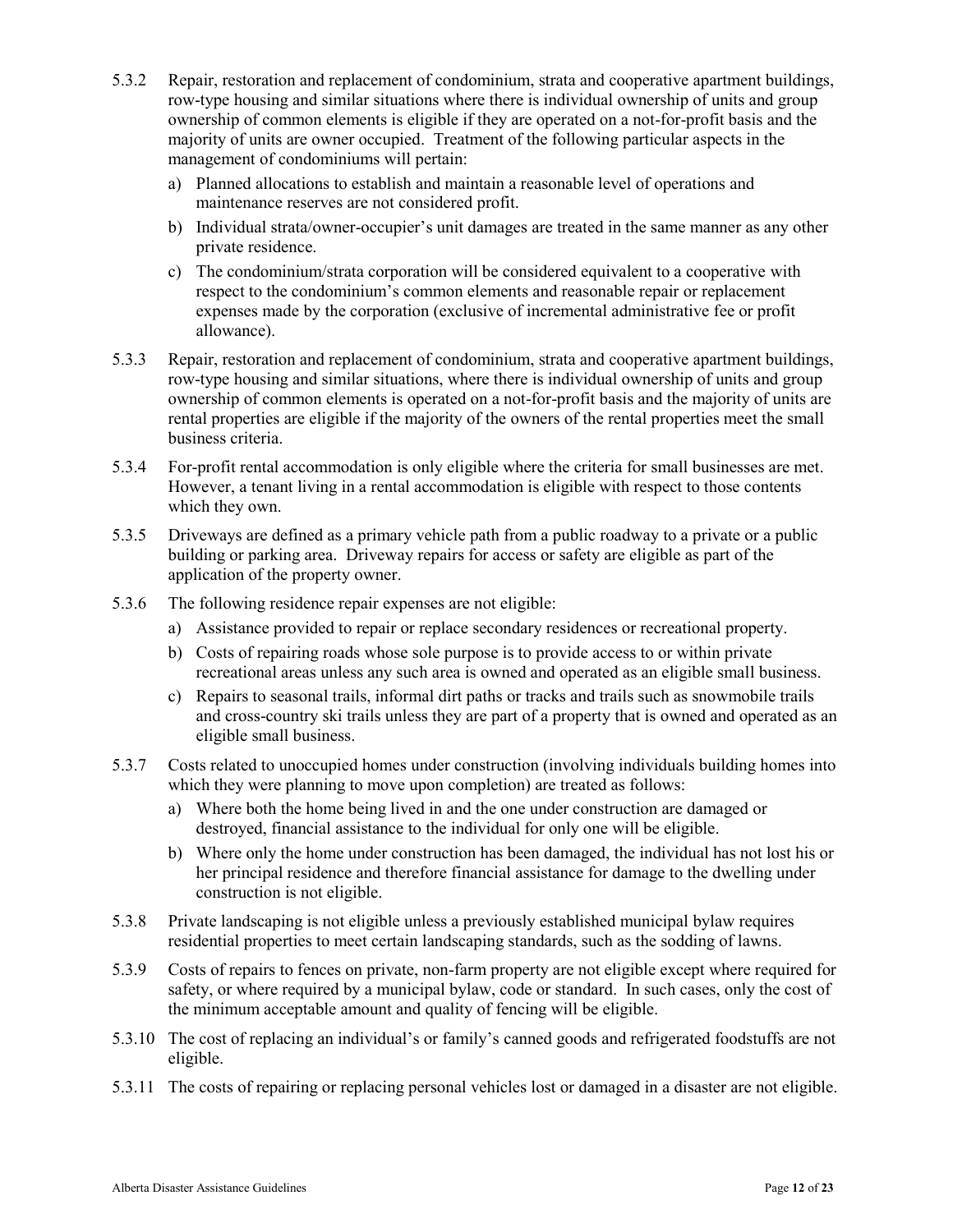#### Individuals / Families

- 5.3.12 The following expenses are eligible:
	- a) Financial assistance at 120 per cent of the provincial minimum wage at the time of the event, to a maximum of 200 hours for property clean up by owners or occupants of the principal residence.
	- b) Debris clean up, removal of hazardous material and waste disposal for accessibility and safe occupancy of a residence.
	- c) Costs of restoration, repair or replacement for assets, furnishings, appliances and clothing of an essential nature to individuals and families. The list set out in Schedule 2 (General Limitations) represents examples of items considered essential with maximum unit prices for each such item. These prices shall be applied on a consistent basis. Schedule 2 may be amended from time-to-time by the Managing Director, as appropriate, with respect to both items and unit prices and such amendments shall have full force and effect immediately after they are approved.
	- d) Costs of replacing equipment required for a vocation or trade, such as reference books, tools and informatics devices.
	- e) Meal and accommodation expenses incurred in the immediate post-disaster or evacuation period, as directed by appropriate authorities.
	- f) Reasonable temporary accommodation costs, including those incurred when major repairs are underway for damage caused by the disaster.
- 5.3.13 Eligible expenses for assistance to repair or restore an owner's principal residence and/or property will be based on a damage evaluation report and where necessary, a property valuation report.
- 5.3.14 The following expenses are not eligible:
	- a) Costs associated with replacing non-basic or luxury items such as, but not limited to, the following:
		- $\bullet$ Beverages (including beer, wine, liquor, soft drinks, empty bottles and containers);
		- Cameras;  $\bullet$
		- Documents and books (except reference or text books if necessary for livelihood or by  $\bullet$ students with current student status);
		- Fur coats (may be considered as a regular winter coat under the maximum allowed for  $\bullet$ clothing);
		- Jewelry;  $\bullet$
		- Works of art (includes paintings, statues, etc.);
		- Recreation items (unless necessary for livelihood or used for physical fitness);  $\bullet$
		- Recreational property (includes cottages, boats, trailers and secondary residences);  $\bullet$
		- Seasonal decorations;  $\bullet$
		- Electronic entertainment equipment (includes stereos, videocassette recorders, DVD  $\bullet$ players and personal video recorders); and
		- Stored building materials (includes paneling, plywood, lumber, roofing materials,  $\bullet$ insulation, paint, etc.).
- 5.3.15 Eligible expenses for assistance to repair or restore an owner's principal residence and/or property will be based on a damage evaluation report.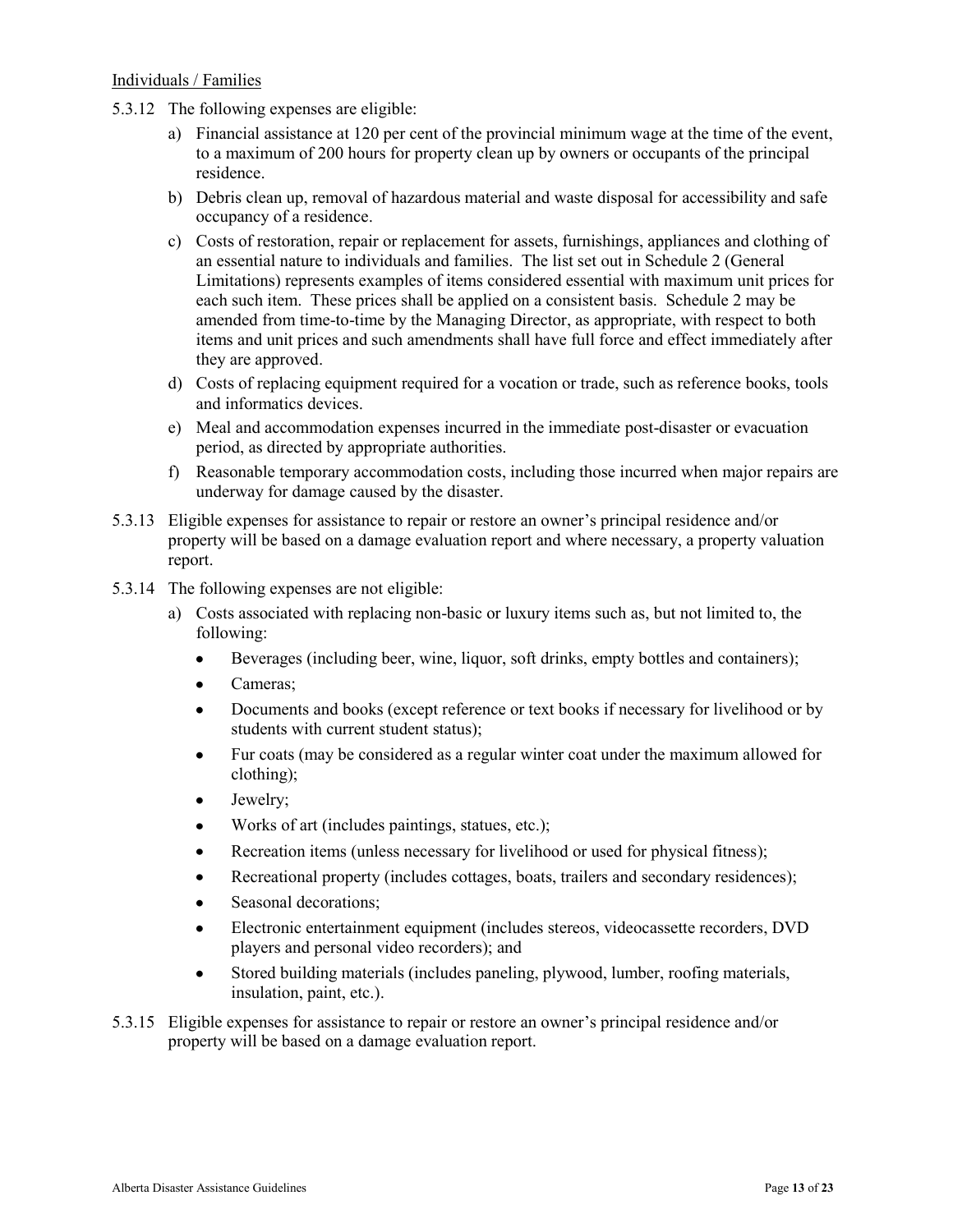#### **5.4 Small Businesses**

5.4.1 For purposes of DRPs, a small business is an enterprise with yearly gross revenues, as reported for income tax purposes, of between \$6,000 and \$15,000,000, and employing not more than the equivalent of 20 full-time employees. It also must be other than a "hobby business," and be an owner-operated enterprise, where the individual owner(s)-operator(s) is/are acting as a day-to-day manager(s),  $own(s)$  at least 50 per cent of the business and receives a minimum of 20 per cent of their gross personal income(s) from the business. Self-employed fishers, trappers, loggers and other harvesters of natural resources are included. One application should be made per small business.

Reasonable fixed expenses incurred as a result of the disaster, including rental of office space and equipment, production equipment, rolling stock and facilities, are eligible for assistance for a reasonable period after the end of the disaster.

- 5.4.2 Reasonable compensation paid by a business to its employees or to a contractor to clean a place of business and prepare it to re-open, including debris clean up, removal of hazardous material and waste disposal, is eligible.
- 5.4.3 Costs related to commercially operated apartment buildings and roads servicing them are eligible if they are part of an eligible small business.
- 5.4.4 Landscaping may be eligible if it is an essential element of the function of a facility such as a recreation facility, a botanical garden or a golf course.
- 5.4.5 If insurance coverage on small business buildings can only be purchased for up to a designated fraction of the appraised value of the building, some portion of the uninsured losses may be eligible.
- 5.4.6 For small businesses that do not carry insurance, only those losses for which they could not have obtained insurance coverage at reasonable cost will be eligible, to ensure equal treatment with those who had insurance coverage. Standard insurance policy deductible amounts are not eligible; however, if a small business purchased insurance coverage with an unusually high deductible and it can be demonstrated that they would have been better off in terms of assistance under the DRP than that which they actually received through the insurance payment; financial assistance may be paid in the amount of the deficiency.
- 5.4.7 Costs for repair or replacement of items not essential to the restoration of a small business to a viable state (e.g., a company-owned recreational property, works of art and furnishings), are not eligible.

#### **5.5 Farming Operations**

- 5.5.1 Farming operations, managed woodlots and aquaculture operations are a specific category of small business owners. For purposes of DRPs, a farming operation is an enterprise with yearly gross revenues, as reported for income tax purposes, of between \$6,000 and \$15,000,000. It also must be other than a "hobby farm," and be an owner-operated enterprise, where the individual owner(s)-operator(s) is/are acting as a day-to-day manager(s), and own(s) at least 50 per cent of the business. One application should be made per farming operation.
- 5.5.2 Farming operations, including managed woodlots and aquaculture operations (exclusive of "hobby farms"), are those small business enterprises engaged in one or more of the following activities and that meet the definition in 5.5.1. This list is not exhaustive and similar businesses may be eligible.
	- a) Beekeeping;
	- b) Commercial horse stabling or raising;
	- c) Cultivating crops in soil, compost, water or through hydroponics;
	- d) Dairy farming;
	- e) Fruit growing;
	- f) Fur farming (e.g., rabbit or mink);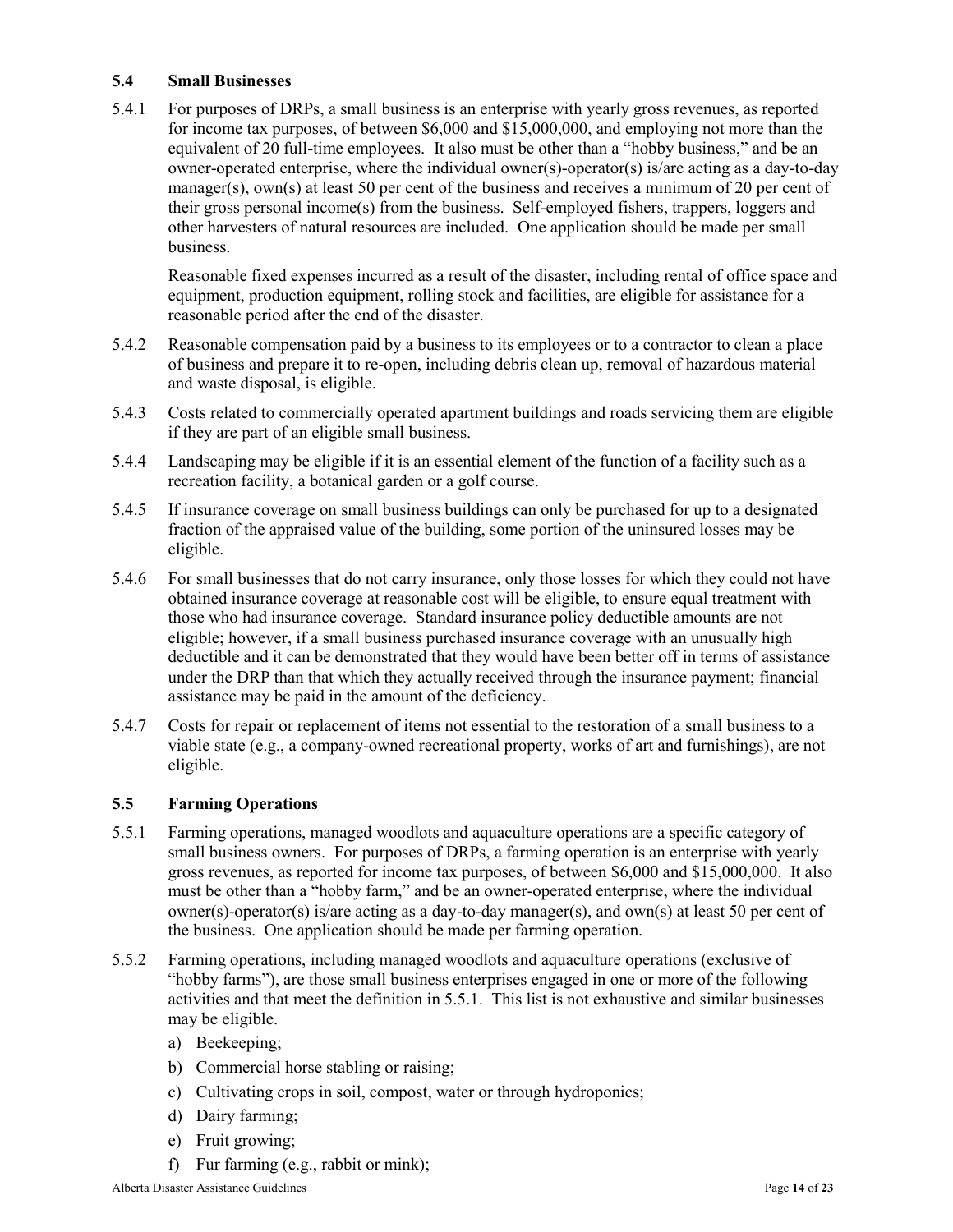- g) Harvesting managed woodlots;
- h) Livestock raising or showing;
- i) Market gardening;
- j) Operating a feedlot;
- k) Operating a nursery or greenhouse;
- l) Operating a wild-game reserve;
- m) Poultry raising;
- n) Raising fish and molluscks;
- o) Tree farming (including Christmas trees); and
- p) Wool or fibre farming (e.g., alpaca or sheep).
- 5.5.3 Outlying farm buildings in use on a working farm are eligible. A farmhouse is eligible as a principal residence provided it meets the requirements set out in section 5.3.1 (f).
- 5.5.4 Residences that provide accommodation to non-family workers are eligible as assets of the farming operation.
- 5.5.5 Farm owned rental properties that are located on land that is part of the farming operation where rent is declared as farm income, are eligible as assets of the farming operation.
- 5.5.6 Repairs or replacement of farm machinery are generally considered insurable and therefore not eligible.
- 5.5.7 Uninsurable fences on working farms are eligible, including fences around farmhouses where livestock is kept or trespass and crop pilferage are deterred, although decorative fences around farmhouses are not eligible.
- 5.5.8 If insurance coverage on farm buildings, excluding the farmhouse itself, can only be purchased for up to a designated fraction of the appraised value of the buildings, some portion of the uninsured losses may be eligible. For farming operations that do not carry insurance, only those losses for which they could not have obtained insurance coverage at reasonable cost will be eligible, to ensure equal treatment with those who had insurance coverage. Insurance policy deductible amounts are not eligible; however, if a farming operation purchased insurance coverage with an unusually high deductible and it can be demonstrated that they would have been better off in terms of assistance under the DRP than that which they actually received through insurance payment; financial assistance may be paid in the amount of the deficiency.
- 5.5.9 In cases of farmland gouging or serious riverbank erosion such as might result from a flood, eligible costs may include leveling the farmland to workable condition where practicable and cost-effective, except if the area of the farm that suffered damage was not in production. Farmland left fallow in a demonstrable cycle of crop rotation and in accordance with good farming practice, is considered to be in production. Cost effectiveness of restoration is measured in terms of market value (as a farm) of the property, versus the value of the crops produced on that land. Eligible costs to level farmland cannot exceed its pre-disaster market value. Losses of sowed seed, fertilizer, topsoil or of soil fertility and the application of weed control measures are also not eligible, as these are linked to loss of production income.
- 5.5.10 Extraordinary erosion that meets the following conditions, may be determined to be "Catastrophic Erosion":
	- a) Sudden and devastating erosion experienced as a result of an extraordinary natural flood event.
	- b) Damages are caused by a stream flow in excess of a one-in-150 year stream flow as determined by data provided by Alberta Environment and Water and Environment Canada.
	- c) Cost of recovery and/or remediation significantly exceeds the market value (as a farm) of the property.
	- d) The land is immediately proximate to the farmhouse and is integral to livestock health.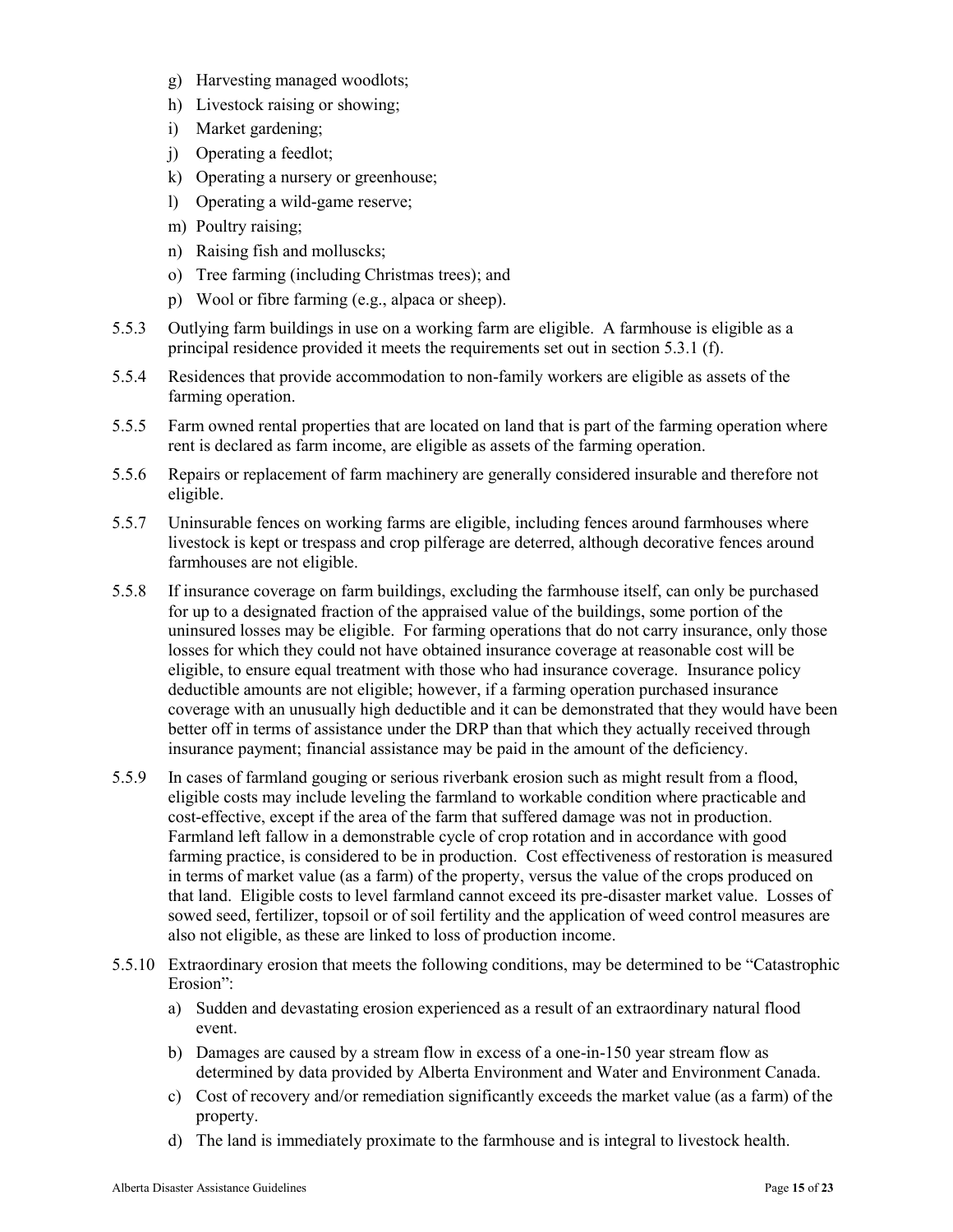The Managing Director of the AEMA has the discretion to provide assistance for Catastrophic Erosion beyond the market value of the property (as a farm), to enable the recovery/remediation of the land to its pre-disaster functional condition.

- 5.5.11 Where livestock could not have been insured at a reasonable cost, such losses may be considered eligible; however, livestock losses attributable to disease outbreak are not eligible and such situations including potential compensation will be handled in accordance with the federal *Health of Animals Act.* The exception occurs where livestock is not insurable and is diseased as a direct result of the disaster. In such circumstances, certification by an independent veterinary doctor of the disease's disaster-related cause will allow for eligibility.
- 5.5.12 Where crops already harvested and in storage have been destroyed, the losses are eligible. Losses of other business inventory while held in storage, including feed, seed or fertilizer, are eligible. Except in the case of loss or damage to perennial crops, crops in the field that were insurable under the crop insurance program of the Alberta Agriculture Financial Services Corporation at the time of the disaster are ineligible.
- 5.5.13 For a woodlot to be considered eligible it must be land covered with trees and held primarily as a source of fuel, posts, logs or trees. The trees must be grown with some significant degree of active management. A woodlot can also include treed land that is a farmer's wooded land where such land is actively managed. Active management is considered to exist where at least one of the following conditions is demonstrated:
	- a) The woodlot is operated with a reasonable expectation of profit. The term commercial woodlot is also used where there is an activity in the nature of trade in connection with a woodlot and where an amount based on the use of, or production from, the woodlot is received. If the main focus of the commercial woodlot is not lumbering or logging, but is planting, nurturing and harvesting trees pursuant to a forestry management plan, and significant attention is paid to manage the growth, health, quality and composition of the stand, it is considered to be an actively managed farming business.
	- b) There is evidence of active management (e.g., a business or forest operational plan, or significant previous investment, or evidence of realized revenue from timber sales in the last five years). There is extensive forest product utilization by the farmer as an integral part of the overall farm operation.
	- c) There is proof of participation in one or more provincial programs dealing with any relevant aspects of forest/woodlot management (e.g., conservation, incentive and improvement programs, etc.).
- 5.5.14 Financial assistance to woodlot owners and orchards is limited to land repair and related preparation. Financial assistance to nurseries and tree farms may also include assistance with the replacement of damaged trees, shrubs or plants that are inventory.

#### **5.6 Public Not-for-profit Organizations, Churches, Charities or Service Clubs**

- 5.6.1 Repairs, restoration, rebuilding and/or replacement of damaged equipment and facilities owned by a public organization such as a church, charity, community service club or volunteer agency are eligible if:
	- a) The organization contributes significantly to the fabric and sustainability of the community, and a basic or essential service in the interest of the community as a whole is provided in the facility of the organization;
	- b) In the case of church property, it must be shown that the property constitutes a facility essential to the secular needs of the community;
	- c) Public access to the facility is allowed for all members of the community. Limitations on assistance based on the proportion of public access may apply; and
	- d) Private not-for-profit organizations are generally not eligible for assistance unless they meet the small business eligibility criteria or allow for public access to facilities.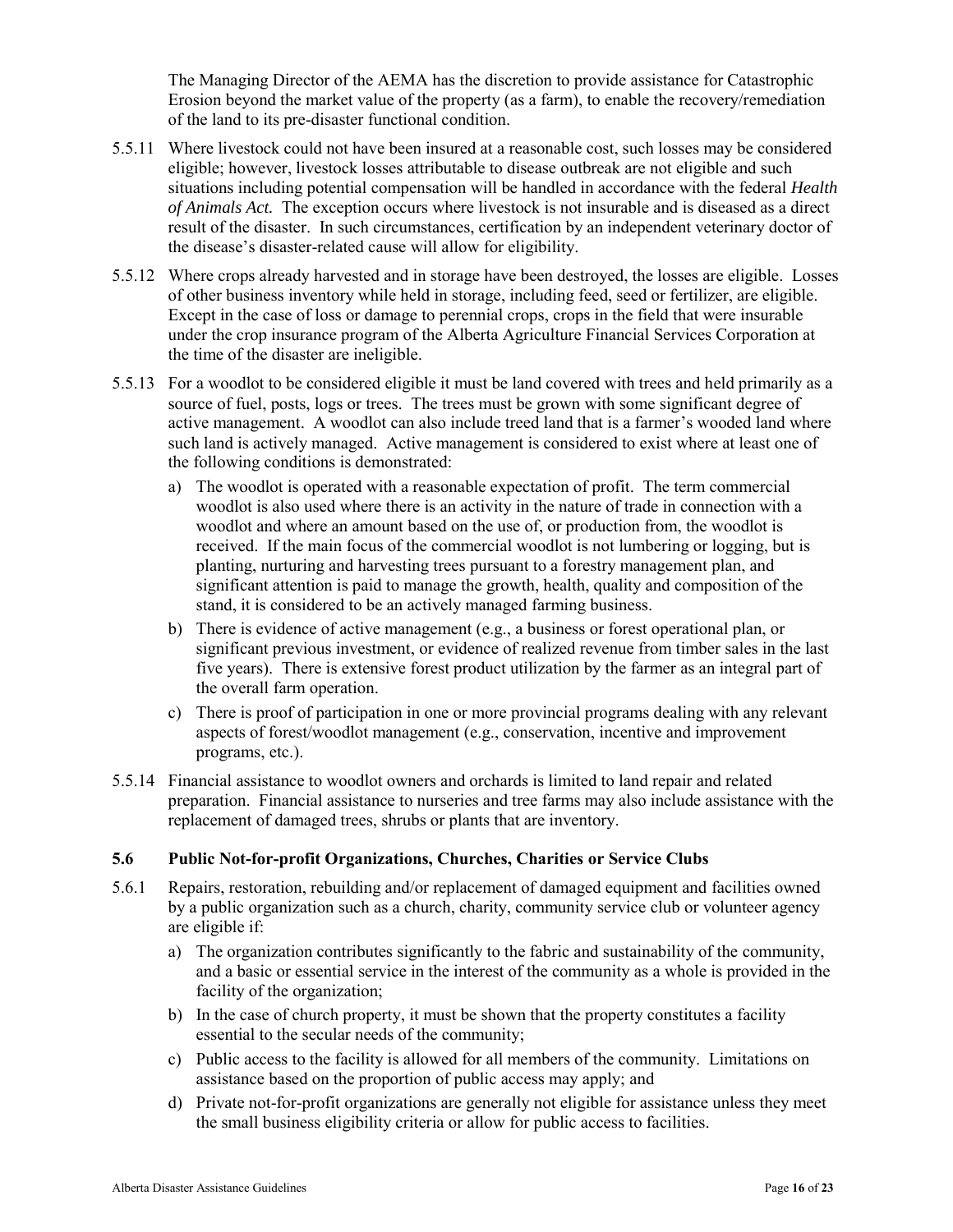#### **5.7 Public Not-for-profit Business Cooperatives**

- 5.7.1 Repairs, restoration, rebuilding and/or replacement of damaged equipment and facilities owned by a not-for-profit business cooperative are eligible if:
	- a) The business cooperative contributes significantly to the fabric and sustainability of the community, and a basic or essential service is provided in the facility of the cooperative;
	- b) The cooperative is not-for-profit; and
	- c) The cooperative is in accord with the cooperative principles set out in section 2(1) of Alberta's *Cooperatives Act*.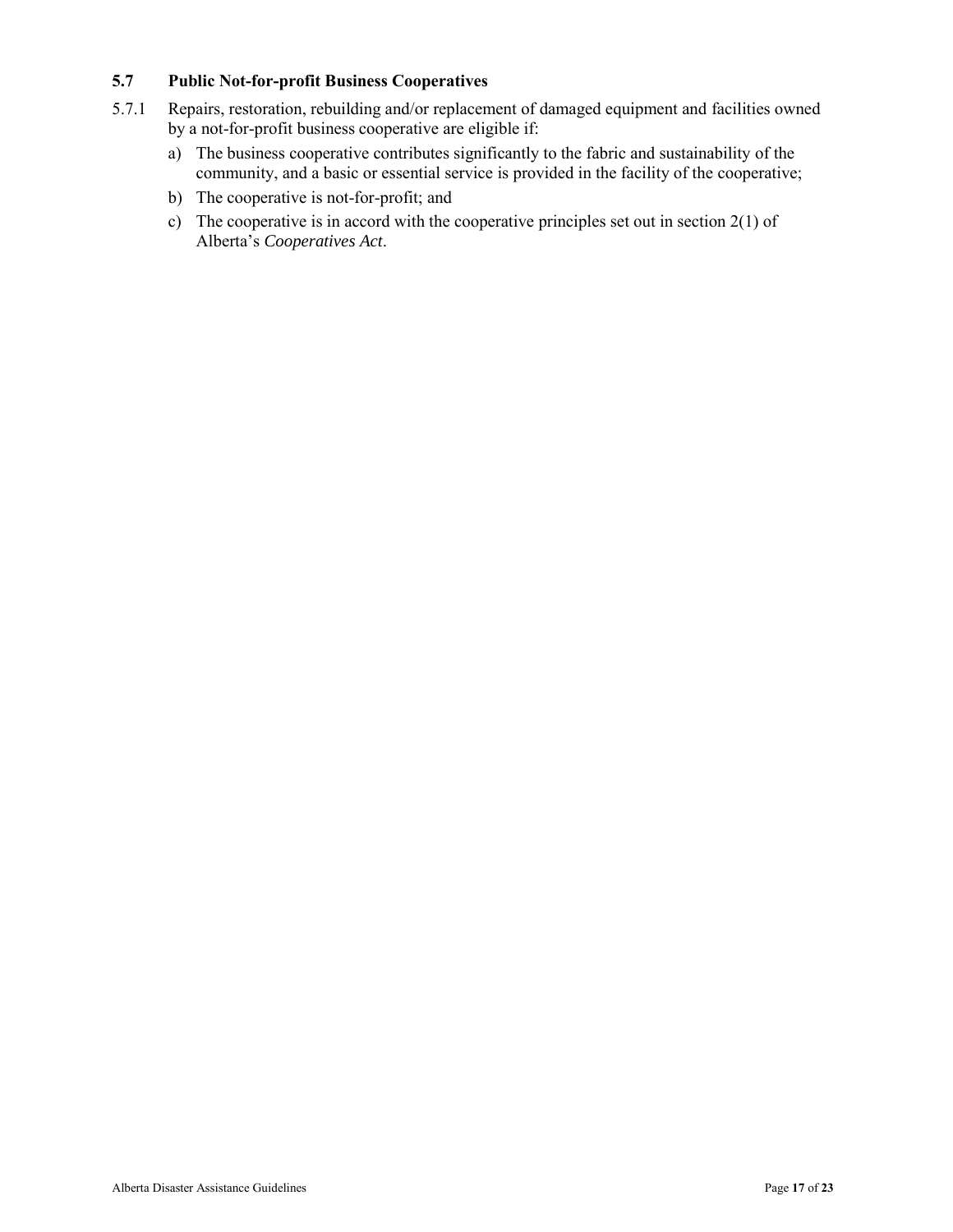### **Schedule 1**

#### **CATASTROPHIC LOSS AND DAMAGE**

#### **Conditions for Eligibility**

- a) Individuals and Families property is damaged to the point that it is not repairable or recoverable, and the individuals' or families' essential needs for daily living are no longer available.
- b) Farming Operations and Businesses loss or damage to the operation that is beyond the control of management and has significantly reduced the production capability by damage to buildings, machinery and equipment or production livestock.

#### **Eligible Assistance for Individuals and Families May Include**

- a) A Re-establishment Assistance Grant \$3,000 for each adult; \$750 for each child under the age of sixteen years, up to a family maximum of \$7,500;
- b) Financial assistance of uninsured costs for the replacement of, or repairs to, destroyed or severely damaged homes to pre-disaster functional condition; and
- c) Financial assistance for the replacement of uninsured items essential for everyday living, including the cost of clean up.

#### **Eligible Assistance for Farming Operations and Small Businesses May Include**

- a) A Re-establishment Assistance Grant of \$15,000;
- b) Clean up assistance up to \$40,000;
- c) For farming operations eligibility for participation in the Agriculture Financial Services Corporation's Disaster Loan Program; or for small businesses, facilitation of a loan with their usual private sector lender with up to 100 per cent forgiveness of insurance shortfalls and reimbursement of interest, on proof of performance;
- d) An allowance per acre towards input costs for full crop losses caused by flooding, which could not have been covered by insurance;
- e) An allowance per acre for seeded pasture drowned out by flooding; and
- f) Assistance with the repair, restoration and reclamation of field erosion damage and silt deposit.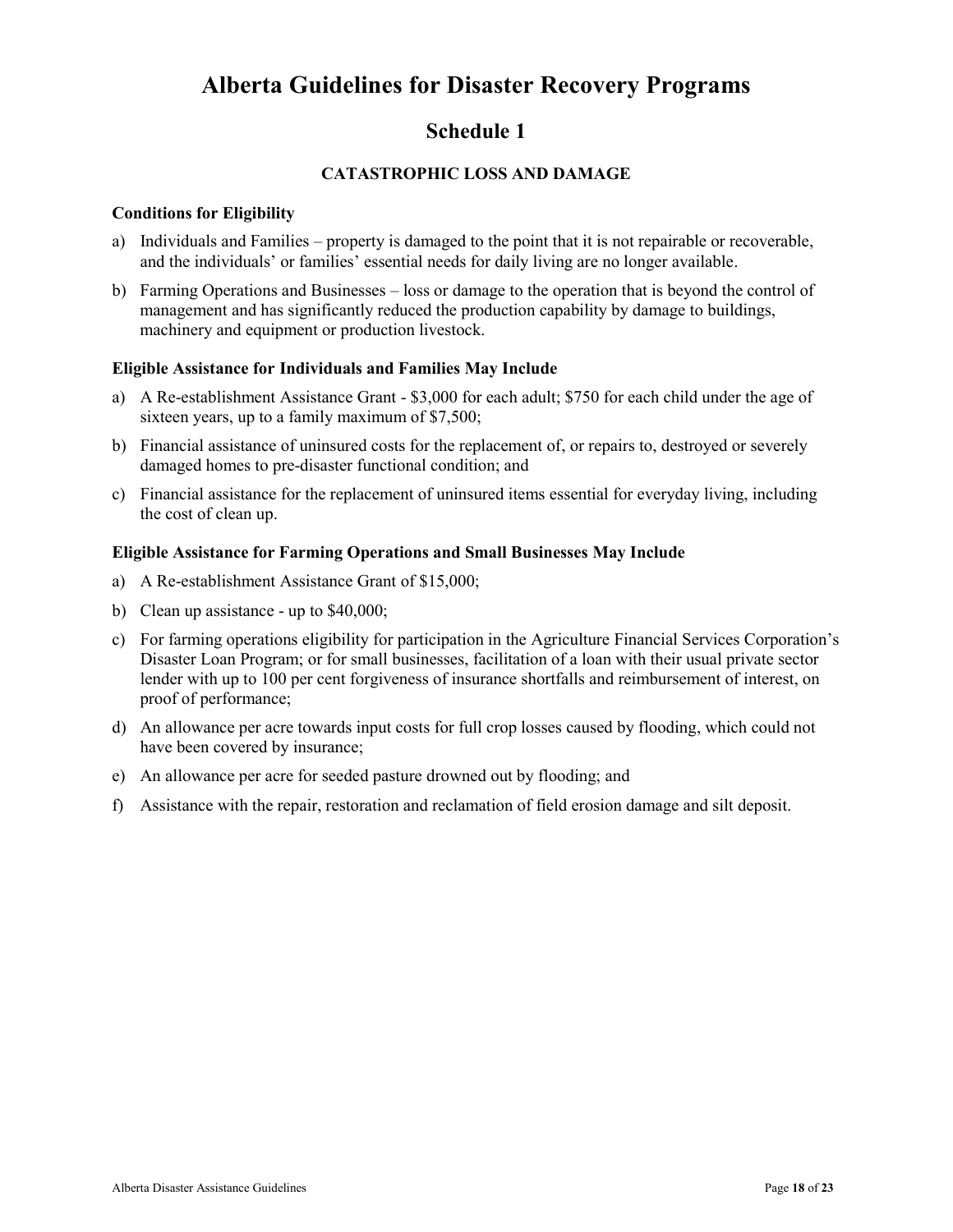## **Schedule 2**

#### **GENERAL LIMITATIONS**

- Air conditioners, air purifiers, etc. / at appraised value / limited to applications supported by a medical  $\bullet$ certificate indicating they are required / one per application with receipts
- Antiques / equivalent to corresponding essential items at regular value  $\bullet$
- Barbecues / \$300 maximum / one per application  $\bullet$
- $\bullet$ Bathroom towels / \$250 maximum per application
- Bed linen (sheets, pillows, blankets or bed in a bag) / \$300 maximum per bed  $\bullet$
- Bedroom suite / \$1,200 maximum per bedroom  $\bullet$
- Briefcases / \$100 maximum / one per person sixteen years of age or older
- Bicycles / \$150 maximum per bicycle / one per person  $\bullet$
- Calculators / \$25 maximum per calculator / one per person  $\bullet$
- Chainsaw / \$250 maximum / limited to residences on rural properties (including acreages)  $\bullet$
- Clean up by homeowner for residence / 120 per cent of provincial minimum wage / 200 hour  $\bullet$ maximum per application
- Clean up by contractor for residence (water removal, furniture removal, fan and/or dehumidifier  $\bullet$ rental in affected areas). Does not include demolition, carpet removal or sanitizing / \$3,000 maximum per application with receipts
- Clocks / \$50 maximum per clock / maximum two per application  $\bullet$
- Clothing / \$3,000 maximum per person (some extraordinary cases may warrant special consideration)
- $\bullet$ Coffee tables and end tables / \$300 maximum per application
- Computer (includes CPU, keyboard, monitor, printer and mouse) / \$1,000 maximum / one per  $\bullet$ application
- Cosmetics / \$100 maximum / per person sixteen years of age or older
- Curtains, drapes / \$1,000 maximum per application  $\bullet$
- Desk and chair / \$300 maximum per desk / \$150 maximum per task chair / one of each per household  $\bullet$
- $\bullet$ Dining room set / \$2,000 maximum / one per application
- Dishes, glassware, etc. / \$500 maximum per application  $\bullet$
- Dishwashers / \$600 maximum / one per application  $\bullet$
- Driveway / primary access / limited to replacement or repair that restores pre-event functionality /  $\bullet$ receipts required
- Dryer / \$500 maximum / one per application  $\bullet$
- Drywall, panel board (including insulation and vapour barrier on perimeter walls) / at program rates  $\bullet$ including labour, using the base year modifier in place for the 12-month period commencing April  $1<sup>st</sup>$ of the event year, in the Alberta Unit Cost Assessment Manual
- Flatware and utensils / \$300 maximum per application  $\bullet$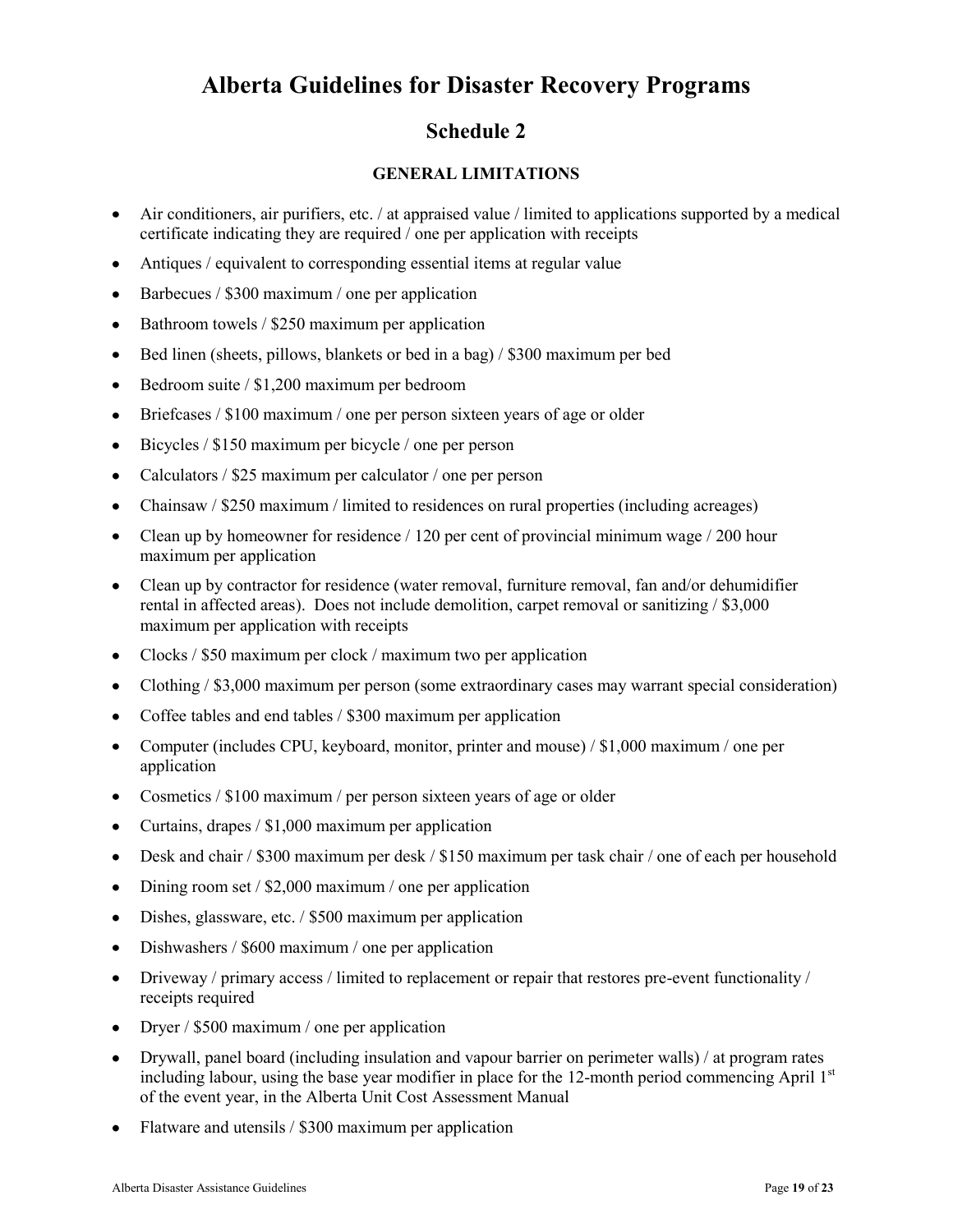- $\bullet$ Floor coverings (carpet, linoleum, etc.) / at program rates including labour, based on economy grade floor coverings, using the base year modifier in place for the 12-month period commencing April  $1<sup>st</sup>$ of the event year, in the Alberta Unit Cost Assessment Manual
- Freezer food / \$1,000 maximum per application  $\bullet$
- Freezer / \$1,000 maximum / one per application  $\bullet$
- Fridge / \$1,000 maximum / one per application  $\bullet$
- Furnace / service, repair or replacement per depth of water guidelines / maximum of cost for purchase and installation of a single-stage high-efficiency gas furnace / one per application with receipts
- Garden (home fruits and vegetables) / \$400 maximum per application  $\bullet$
- Garden tools and supplies / \$100 maximum per application  $\bullet$
- Garden shed / \$1,000 maximum / one per application  $\bullet$
- Health items (prescription glasses, dental appliances including dentures, prescription medicines, etc.) / providing assistance is not available from other sources including medical insurance / pay as evaluated to a maximum of \$3,000 per person
- Hot Water Tank / service, repair or replacement per depth of water guidelines / maximum of costs for  $\bullet$ purchase and installation of an equivalent size replacement / one per application with receipts
- $\bullet$ Household, miscellaneous (including bathroom scales, clothes hampers, garbage cans, fans, humidifiers, mirrors, etc.) / \$500 maximum per application
- Kitchen, miscellaneous (includes brooms, mops, ironing board, soap and laundry supplies) / \$200  $\bullet$ maximum per application
- Kitchen linen / \$100 maximum per application  $\bullet$
- Kitchen pots and pans / \$200 maximum per application
- Kitchen set (table and chairs) / \$500 maximum / one per application
- Kitchen, small appliances (includes toaster, electric frying pan, electric can opener, electric knife,  $\bullet$ iron, etc.) / \$200 maximum per application
- Lamps / \$500 maximum per application
- Landscaping (residential) / \$500 maximum / limited to removal or repair of safety hazards  $\bullet$
- Lawnmowers (push) / \$300 maximum / one per application  $\bullet$
- Lawnmowers, (ride-on) / \$1,800 maximum / limited to residences on rural properties (including acreages), as well as applications supported by a medical certificate indicating they are required / one per application
- Living room suite (excluding coffee and end tables) / \$2,000 maximum / one per application
- Meals and accommodation (where not provided by municipality) / 10-day maximum / per application  $\bullet$ / subject to unsafe or evacuation conditions
- Microwave / \$250 maximum / one per application
- Miscellaneous personal items (includes curling iron, hair dryer, keys, etc.) / \$200 maximum per  $\bullet$ person sixteen years of age or older
- Radios / \$50 maximum each / maximum two per application
- Razor (electric) / \$125 maximum / one per person sixteen years of age or older
- Reference books / \$1,000 maximum per person (only if necessary for the livelihood of a person or if  $\bullet$ used by a person with current student status)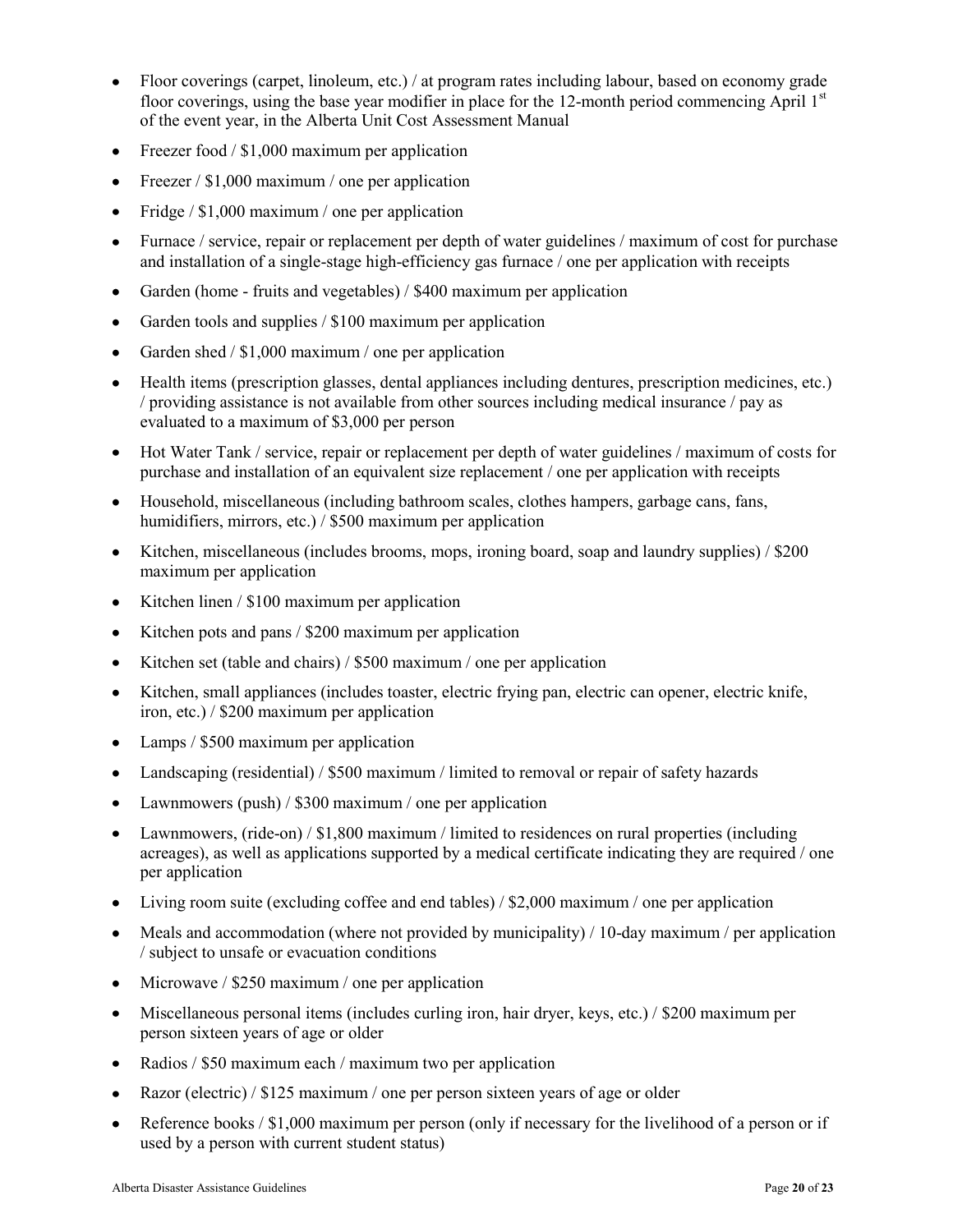- Roto tiller or powered cultivator / \$750 maximum / limited to residences on rural properties  $\bullet$ (including acreages), as well as applications supported by a medical certificate indicating they are required / one per application
- Septic tank / system cleaning, flushing, repair or replacement / eligible if damage caused by event / repair or replacement costs will be prorated based on 20-year lifecycle of tank / system
- Sewing machines / \$250 maximum / one per application
- Snow blower / \$1,000 maximum / limited to residences on rural properties (including acreages), as well as applications supported by a medical certificate indicating they are required / one per application
- Sports and fitness equipment / \$200 maximum / per person (sports and fitness equipment used for  $\bullet$ livelihood are eligible to the appraised value)
- Stove (gas or electric) / \$850 maximum / one per application
- Suitcases / \$200 maximum each set of three / maximum one set per person sixteen years of age or older
- Telephones / \$50 maximum each / two per application
- Television (repair or replacement) / \$300 maximum / one per application
- Tools (household) / \$200 maximum per application (tools used for livelihood are eligible to the  $\bullet$ appraised value)
- Toys, games and books / \$150 maximum per child / limited to households with children under the age of sixteen years
- Vacuum / \$400 maximum / one per application (if purchased in lieu of rental for clean up, 50 per cent of the purchase price to a \$200 maximum)
- Washing Machine / \$700 maximum / one per application  $\bullet$
- Water well (potable) / eligible for flood related cleaning, repair or replacement / repair or replacement  $\bullet$ costs will be prorated based on 30-year lifecycle
- Wood / as evaluated / where used as primary source of heating  $\bullet$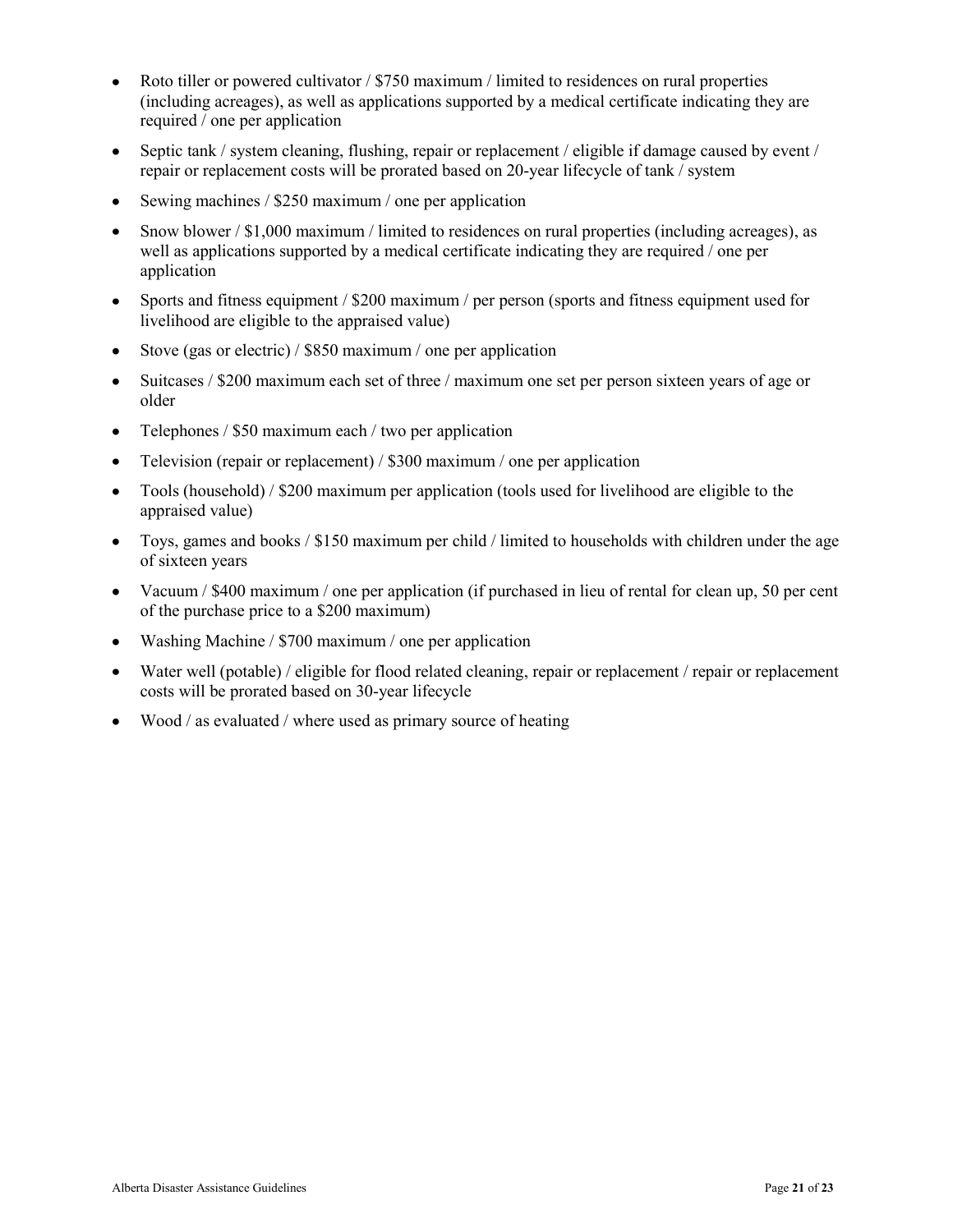### **Schedule 3**

#### **FARMING OPERATION LIMITATIONS**

- Clean up or repairs by farmer or a family member at 120 per cent of provincial minimum wage per hour. Applicant must maintain an hourly record of all manpower time and may be subject to a maximum limit. If the applicant uses own equipment for clean up or repair, rates will be based on the current Alberta Road Builders and Heavy Construction Equipment (ARCHA) rental rate at 50 per cent plus operator time. Applicant must maintain an hourly record of all equipment and manpower time and may be subject to a maximum limit. For farm equipment not included in the reference to current heavy equipment rates, the rates listed in the current Alberta Agriculture Farm Operations Cost Guide for farm machinery costs will be used, at the same 50 per cent rate plus operator costs.
- Contracted clean up or repairs to items essential for the day to day operation of the farm reimbursable  $\bullet$ to the maximum evaluated amount with corresponding receipts. May require prior approval from the program.
- Crops harvested and in storage / eligible provided they are stored as per usual method of storage.  $\bullet$
- Dug-outs, dams, crossings, spillways, bridges, dikes, berms and culverts, roads used currently in the farming operation. Repairs within waterways require permits and may require an engineer's report.
- Farm machinery (repair or replacement) is not eligible as insurance is readily and reasonably available.
- Fences repair or replacement of essential fences at appraised rates or reasonable costs.
- Fixed equipment (repair or replacement) at appraised value. Limited to fixed equipment that is in use as part of farming operation. Electrical panels and switchgear are eligible if they are permanently fixed. In some instances these items are insurable and therefore ineligible (insurance company must confirm whether insurance is available before an item is deemed eligible).
- Fuel tanks used in farming operation (including stand, spout and hoses but excluding fuel). Based on receipts for replacement.
- Harvested hay (bales or stacked) value per ton as recommended by Alberta Agriculture and Rural  $\bullet$ Development at the time of the event and adjusted to percentage loss as evaluated.
- Honey operations insurance is not generally available, but some beekeepers may carry insurance for  $\bullet$ flood damage.
- Pumping costs to protect non-land assets Reasonable pumping costs are reimbursable with receipts and will be covered without receipts, provided a detailed record of man-hours and equipment is provided. Labour calculated at the rate of 120 per cent of the provincial minimum wage per hour and equipment reimbursed using ARCHA rates or reasonable invoices.
- Reseeding tame pasture and hay / payment for reseeding costs requires verification foraging sources  $\bullet$ have been killed / acreage must be cultivated before payment can be made / assistance based on market conditions as determined by Alberta Agriculture and Rural Development.
- Saddles and tack must be used in farming operation and are eligible to the appraised value.  $\bullet$
- Shelterbelts are not eligible
- Small tools / must be used in farming operation. Maximum \$500 based on receipts for replacement.  $\bullet$
- Water wells (cleaning or replacement) well must be for agricultural purposes and costs will be  $\bullet$ prorated based on a 30-year lifecycle